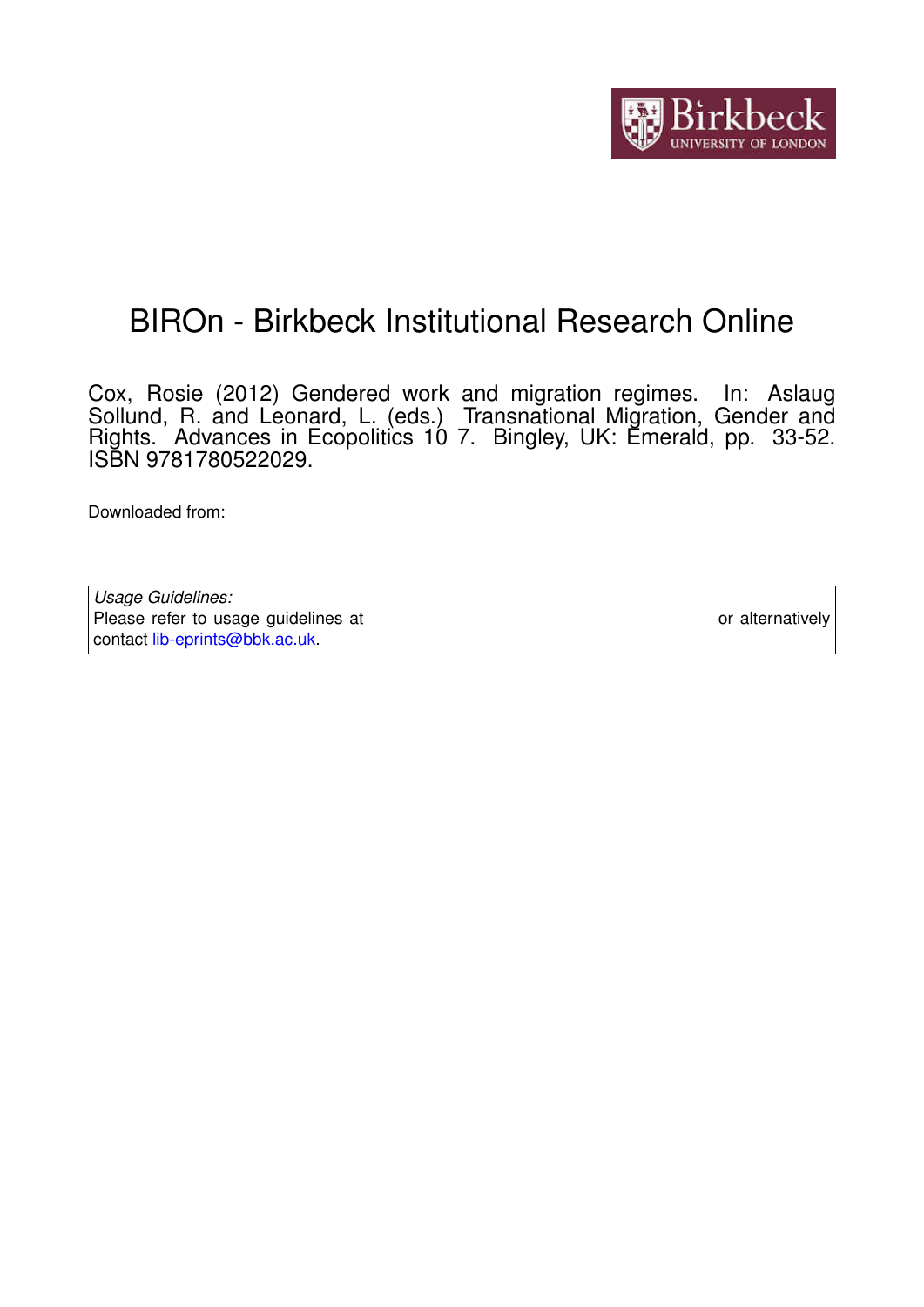

## **[BIROn](http://eprints.bbk.ac.uk/irstats.cgi)** - Birkbeck Institutional Research Online

Enabling open access to Birkbeck's published research output

### Gendered work and migration regimes

**Book chapter** (Author's final draft)

<http://eprints.bbk.ac.uk/4593>

### **Citation:**

Cox, R. (2012) Gendered work and migration regimes - Aslaug Sollund, R.; Leonard, L. (Eds.) - **Transnational Migration, Gender and Rights**, pp.33-52 (ISBN: 9781780522029)

© 2012 Emerald

[Publisher version](http://dx.doi.org/10.1108/S2041-806X(2012)0000010007)

All articles available through Birkbeck ePrints are protected by intellectual property law, including copyright law. Any use made of the contents should comply with the relevant law.

[Deposit Guide](http://eprints.bbk.ac.uk/deposit_guide.html)

\_\_\_\_\_\_\_\_\_\_\_\_\_\_\_\_\_\_\_\_\_\_\_\_\_\_\_\_\_\_\_\_\_\_\_\_\_\_\_\_\_\_\_\_\_\_\_\_\_\_\_\_\_\_\_\_\_\_\_\_\_\_

\_\_\_\_\_\_\_\_\_\_\_\_\_\_\_\_\_\_\_\_\_\_\_\_\_\_\_\_\_\_\_\_\_\_\_\_\_\_\_\_\_\_\_\_\_\_\_\_\_\_\_\_\_\_\_\_\_\_\_\_\_\_

Contact: [lib-eprints@bbk.ac.uk](mailto:lib-eprints@bbk.ac.uk)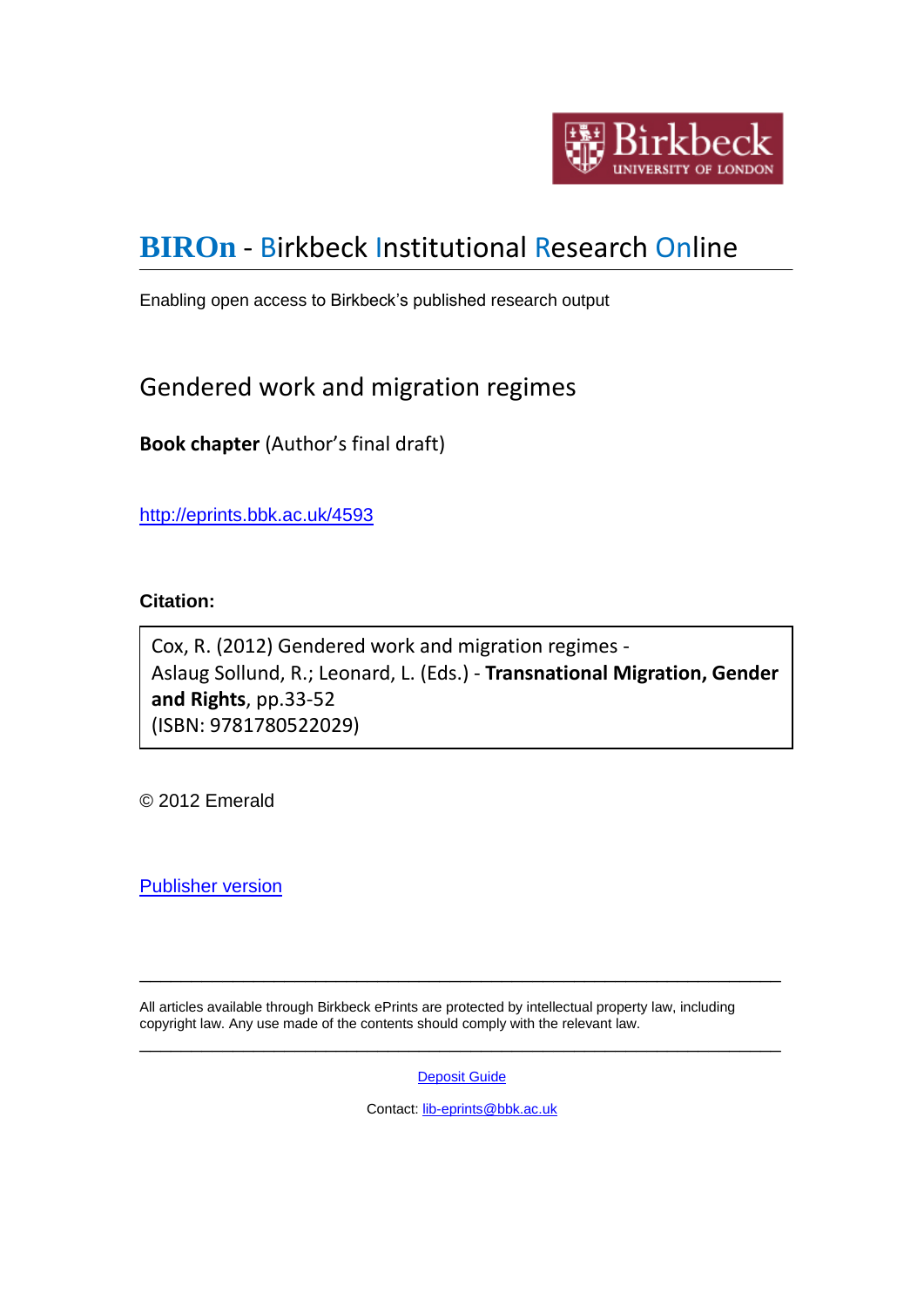CHAPTER 3

#### GENDERED WORK ANDMIGRATION REGIMES

Rosie Cox

#### INTRODUCTION

This paper examines the relationship between the gendering of domestic work – its construction as 'women's work' – and the treatment within migration regimes of people who do such work. Research on paid domestic workers to date has highlighted that there are many examples of migrant domestic workers being subject to more stringent, limiting or invasive visa regulations than other migrant workers (see, e.g. Constable, 2003; Mundlak & Shamir, 2008; Pratt, 2004; Yeoh & Huang, 1999a, 1999b). Additionally, domestic workers can be excluded from employment protections, such as those that ensure minimum wages or maximum working hours for other groups (Hondagneu-Sotelo, 2001; Mundlak & Shamir, 2008; Pratt, 2004).

This differential treatment of domestic workers is framed by assumptions about the most appropriate ways to organise domestic work and the most appropriate people to carry out that work. Importantly, migration and employment regulations often construct domestic jobs so that they closely resemble the unpaid labour done in the home by household members. In this chapter I examine the effects of one example of this, the frequent requirement that domestic workers live in their employers' homes. The requirement that domestic workers live in is seen as a 'natural' way to perform domestic and caring work because it echoes the familial relations within which unpaid caring work takes place. However, there is no necessity for domestic workers to live in, and this arrangement supports an elision between work done for pay by domestic employees and the unpaid work of family members. The gendering of domestic responsibilities and imaginings of domestic work as women's 'natural' duty serves to hide the work domestic workers do and recasts their labour as something different from other forms of work.

The requirement that domestic workers live in is a nexus in the structuring of migrant domestic labour. It has practical effects, often increasing hours of work, isolating domestic workers and making it more difficult for them to leave abusive positions. It also has, in a number of countries, additional legal implications as workers who live in their employers homes are then denied other rights, for example to unionise or to limited working hours or minimum pay. The practical effects of living in have been highlighted in a large number of studies of paid domestic work (see, e.g. Búrikovà & Miller, 2010; Cox & Narula, 2003; Hondagneu-Sotelo, 2001; Pratt, 2004; amongst others). In this paper I stress on the links between the gendered nature of domestic labour and requirements to live in and show how these are then related to reductions in legal rights. The process of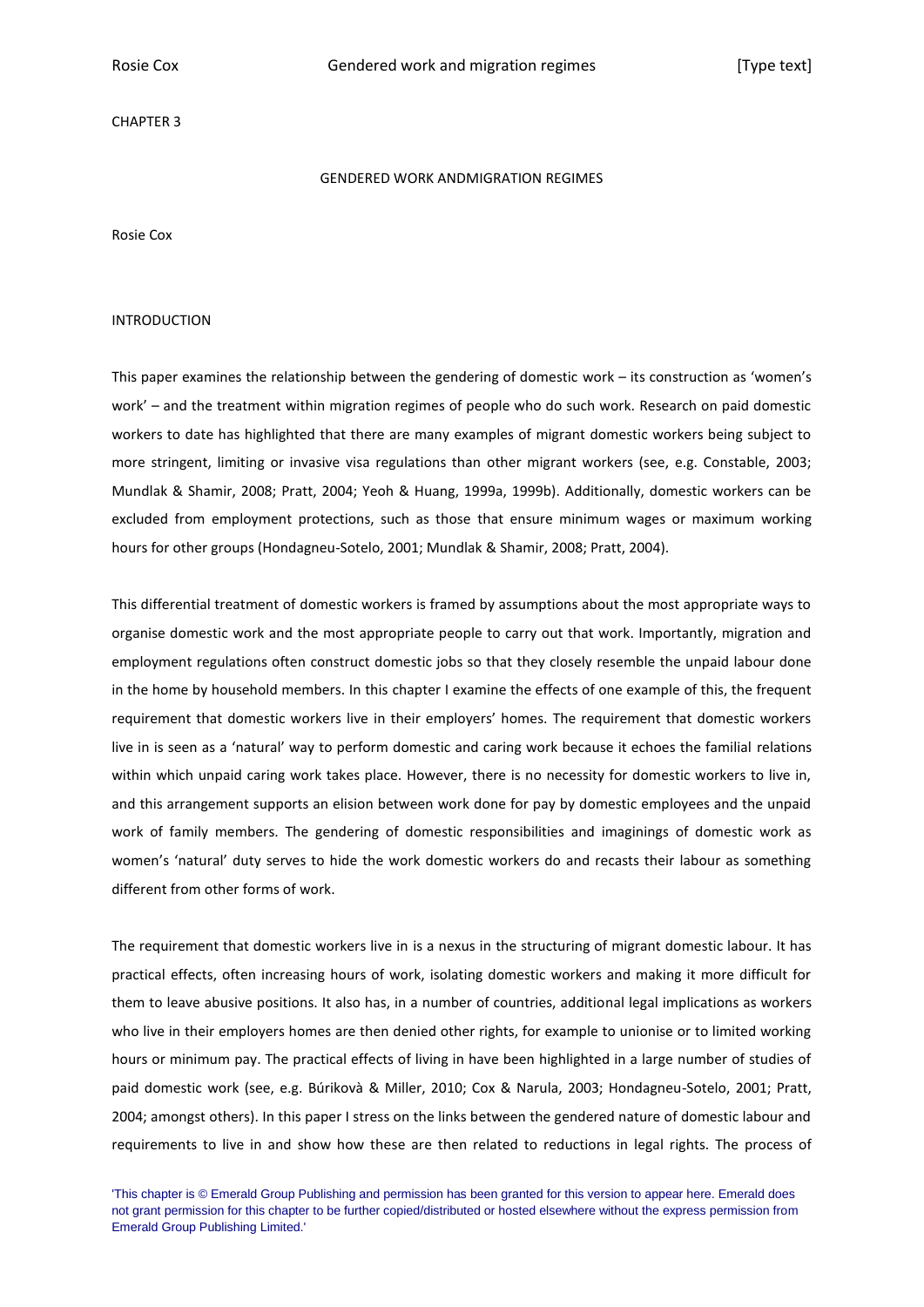requiring migrant domestic workers to live in and then denying them employment rights because they do, is not specific to one country but is a widespread manifestation of the way in which domestic work is constructed to be different from other forms of labour (Anderson, 2000; Mundlak & Shamir, 2008; Pratt, 2004). Migration schemes that require domestic workers to live in their employers' homes are a practical mechanism by which ideologies of women's 'natural' role are imposed upon workers whilst simultaneously making their work less visible.

The chapter considers in detail the case of au pairs in the United Kingdom, a group that is increasingly invisible and at risk of exploitation because of changes to the UK au pair scheme. Traditionally au pairs have been the cheapest form of flexible childcare available to British Families (Cox, 2006). For weekly 'pocket money' of only d65 an au pair was allowed to work for 25 hours during the day and additionally provide at least two evenings of babysitting per week. The low cost and live-in nature of au pairs have made them popular with many thousands of British households. In the last decade demand for privatised forms of childcare has grown at the same time as EU expansion has allowed easier migration to the United Kingdom from the traditional au pairsending countries. Young people (mainly, but not exclusively women) from European countries now provide childcare and housekeeping services to UK families as au pairs, nannies, mother's helps and everything in between. Au pairing has been transformed from a cultural exchange programme for the relatively privileged and highly educated class of Western Europe into a mainstream and long-term migration route.

In November 2008, as part of a wider move to the Points Based Immigration System, the United Kingdom abolished its au pair visa and with this the only government definition of what an au pair is. The expectation was not that there would no longer be au pairs in the United Kingdom, in fact whilst numbers are very difficult to gauge, they appear to be booming (Busch, 2010),1 rather the expectation was that au pairs would now come exclusively from EU countries and would, therefore, not need visas. This change has made au pairs 'invisible' to the UK authorities. They are not considered to be workers and are specifically excluded from minimum wage and working time regulations, but nor are they protected by the stipulations of a specific visa that prescribed working hours and conditions.

The chapter begins by detailing changes to the au pair scheme in the United Kingdom since 2008. It then reviews a range of migration policies developed to allow the importation of domestic labour into other countries. This highlights the particular conditions that domestic workers are subject to and the importance of gendered assumptions about domestic labour to migration policies. I then go on to show how requirements on domestic workers to live in affect their employment rights. The paper argues that the invisibility of au pairs, their lack of rights and protections, is a result of the gendering of the work that they do. The UK government has been able to overlook this group of migrants, and exclude them from the most basic protections, not only because they are hidden from sight in private homes, but also because their labour is disguised through its association with the traditional and unpaid work of women.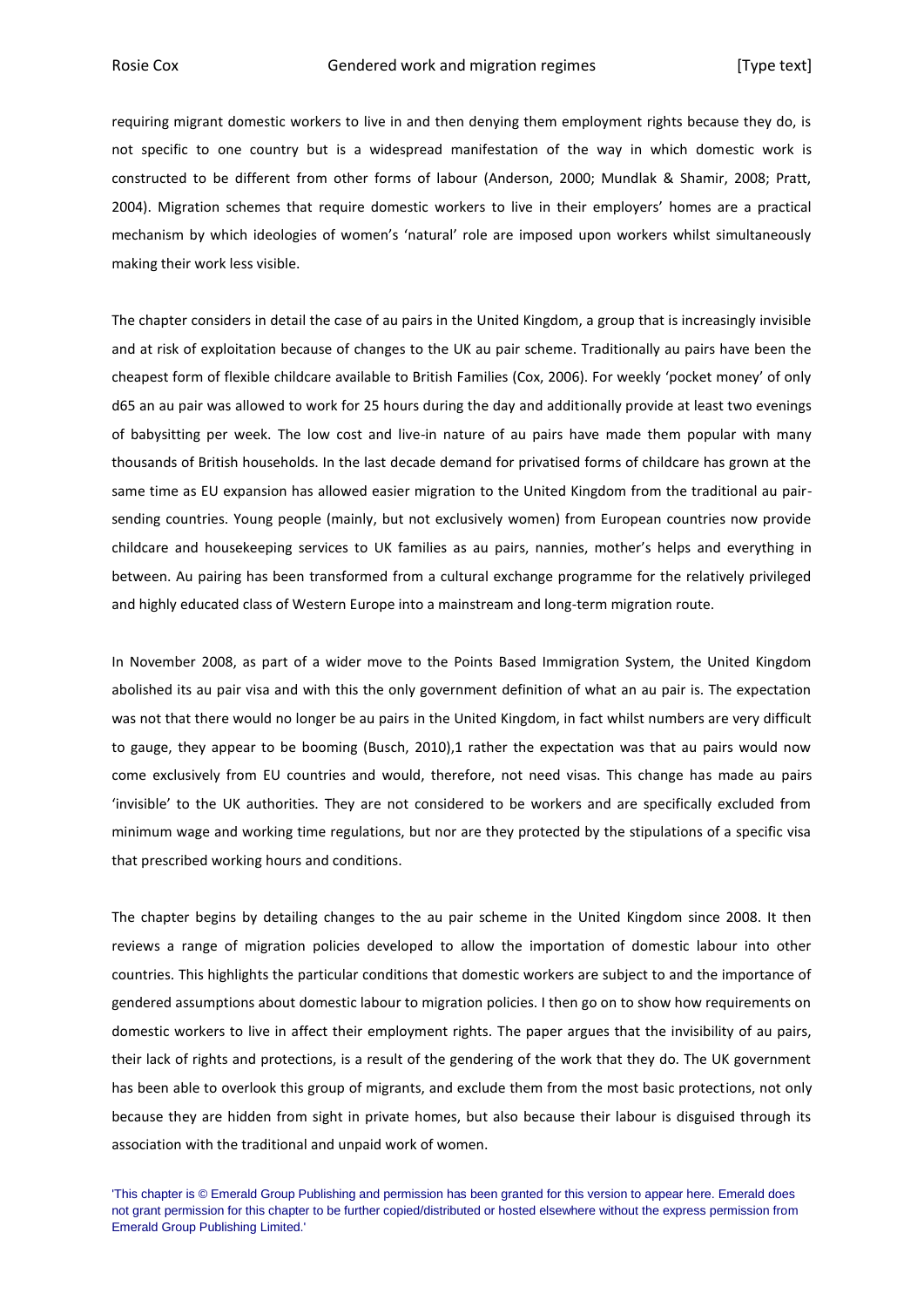#### AU PAIRING IN THE UNITED KINGDOM – CONSTRUCTED INVISIBILITY

The au pair scheme in the United Kingdom, despite appearing to be a formal mechanism to allow the movement of people to provide domestic labour, is an example of a migration scheme that produces particular working conditions by overlooking, or disregarding work rather than regulating it tightly. Au pairing is an example of migration rules constructing ambivalence and insecurity for migrants, whilst providing their hosts/employers with increased access to cheap and flexible labour over which they have a high level of control. Bridget Anderson (2010) has written on how immigration controls work as a mould, producing particular types of labour with particular relations to employers. Often these immigration controls will construct insecurity and precariousness for the worker and thereby give employers additional means of control over their labour. For au pairs, increased precarity is produced through a denial of their work and their exclusion from the category 'worker'. Au pairs are not technically considered to be employed or described as carrying out 'work' but are still one of the most important sources of private childcare and housework in the United Kingdom (Búrikovà & Miller, 2010; Busch, 2010; Cox, 2006).

Au pairing developed in, the United Kingdom at least, as a response to the post-war servant shortage and was formalised in 1969 through the Treaty of Strasbourg. The scheme allowed young women, and it was specifically restricted to women at the start, to travel to another European country to provide 'help' to a family in return for room and board and a small amount of pocket money. From the outset au pairs occupied a contradictory position, expected to do denigrated work that had previously been done by servants in the households they went to, but also imagined as relatively privileged and flighty. Liarou (2008) has found that au pairing emerged from the post-war movement of Swiss. German, Austrian and Danish women travelled to the United Kingdom to take up domestic posts that British women would no longer fill. On one hand, au pairing was seen as a way to travel and meet interesting people, but simultaneously there was evidence of au pairs being exploited and abused. Liarou (2008, p. 221) comments:

[The] British Vigilance Association's report on the 'Au Pair situation in Great Britain' in 1958 highlighted the fact that although there seemed to be little criticism of the Labour permit system [for domestic workers], there was almost universal criticism of the so called 'Au Pair arrangement' which was intended to be an exchange system, whereby girls from abroad came to Britain, and a British girl went, in exchange, to the family of the foreign girl. In practice, as the report underlined, the 'Au Pair' system 'has become a means whereby girls under the age of 18 are employed to do almost exactly the same duties as regular domestic servants, with no insurance benefits or legal protection'. By the early 1970s this criticism amounted to what was called the 'Pink Slave Trade' as cases of economic and sexual exploitation of au pair girls were coming to light, and the government undertook to look at the arrangements for admitting them to Britain. On the other hand, au pair girls were accused of 'free-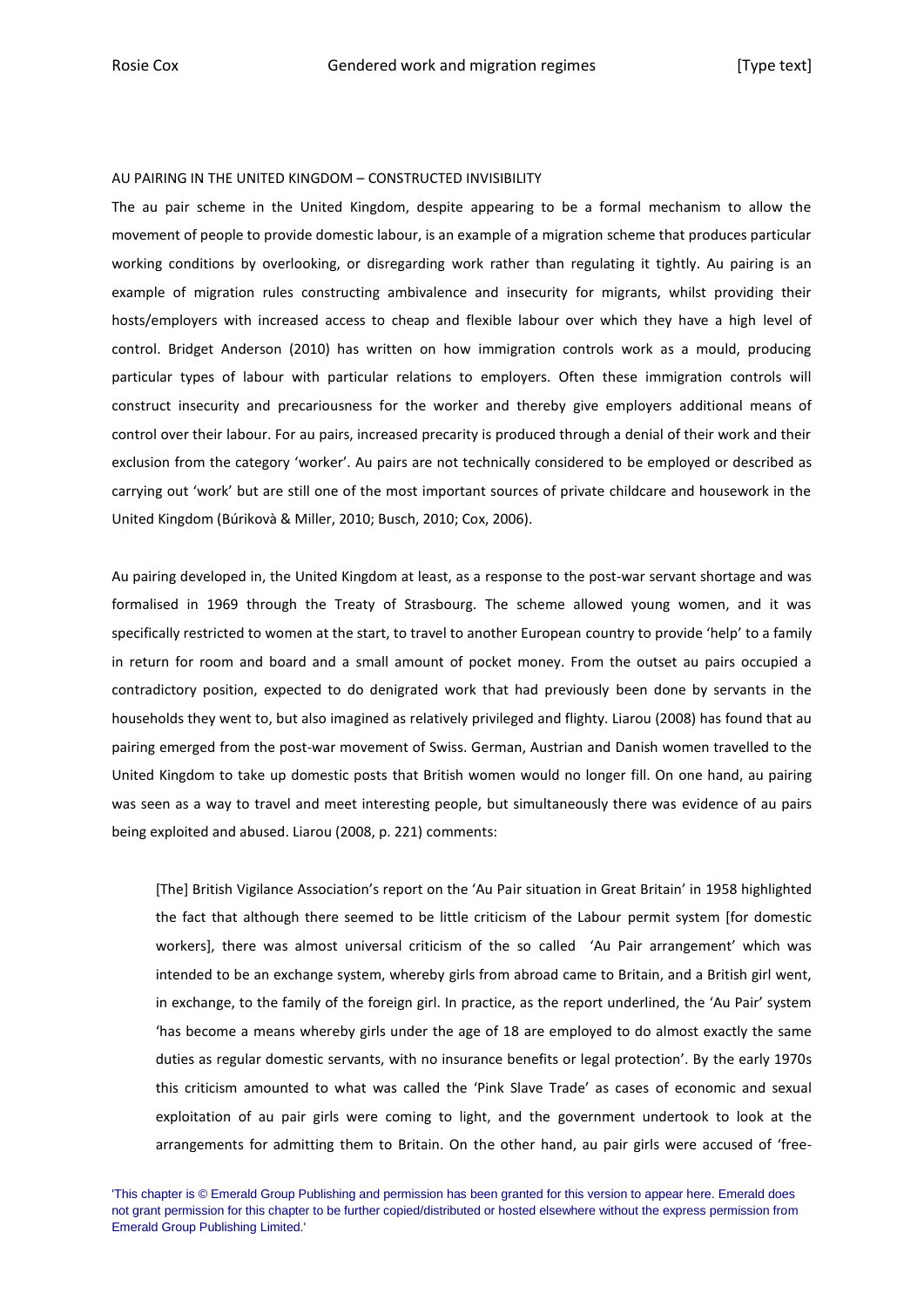loading, laziness, arriving pregnant or ill to take advantage of free treatment on the National Health Service'.

Au pairs were, it seems positioned as servants, but without adequate employment protection, from the first days of the scheme.

In the United Kingdom until 2008 the au pair scheme was formalised through the 'au pair visa' and details of the scheme were set out by the Home Office as the authority that issued visas. Au pair visas were available only to people from Europe and, originally only Western and Central Europe (see Cox, 2006). The au pair visa specified that au pairs must be unmarried and without dependent children; aged 17–27 years and could stay in the United Kingdom for up to two years but must leave the country within a week if they are not living with a 'host family'. In addition the Home Office stipulated that au pairs had to live in, and be engaged in cultural exchange and improving their English. They could do 25 hours of 'light housework' or childcare per week plus an additional two evenings of babysitting but should not be in sole charge of very young children. In exchange for this the au pair received 'pocket money' (the Home Office advised d65 per week in 2008. It cautioned that if an au pair was given much above this amount this would suggest that the person was 'filling the position of domestic servant or similar, which would require a work permit' (Home Office website quoted in Newcombe, 2004, p. 16)), have their own bedroom and be provided with meals. The visa was not a work permit and the official construction of the au pair avoided other tropes associated with employment – the au pair receives pocket money not pay, and lives with a host family rather than an employer.

As the EU expanded and treaties allowed EU and European Economic Area (EEA) nationals access to the UK labour market, the number of au pairs needing a visa declined. In November 2008 the au pair visa scheme was closed as part of the United Kingdom's move to a points-based immigration system that encompasses all visa and work permit categories. Despite the fact that a relatively small percentage of au pairs needed visas by 2008, the existence of the visa, and its subsequent abolition, have been important in delineating the au pair role and the rights of au pairs. The existence of the visa required the Home Office to define au pairing, for example to set expectations on host families and au pairs, to suggest pocket money rates and to delimit the hours an au pair should work and these guidelines applied to all au pairs, not just those with visas. Official advice to au pairs and host families was provided by the Home Office through their website and in leaflets and it was a requirement that all au pairs entering the United Kingdom should be given a Home Office leaflet. The advice provided by the Home Office was recirculated by agencies and language schools as well as between au pairs and host families. Whilst there were still many abuses of the scheme and it is estimated that a minority of au pairs worked within the boundaries set out by the Home Office (Cox, 2006; Cox & Narula, 2003), their guidelines did provide an official basis for delimiting the au pair role which theoretically at least provided some legal protection.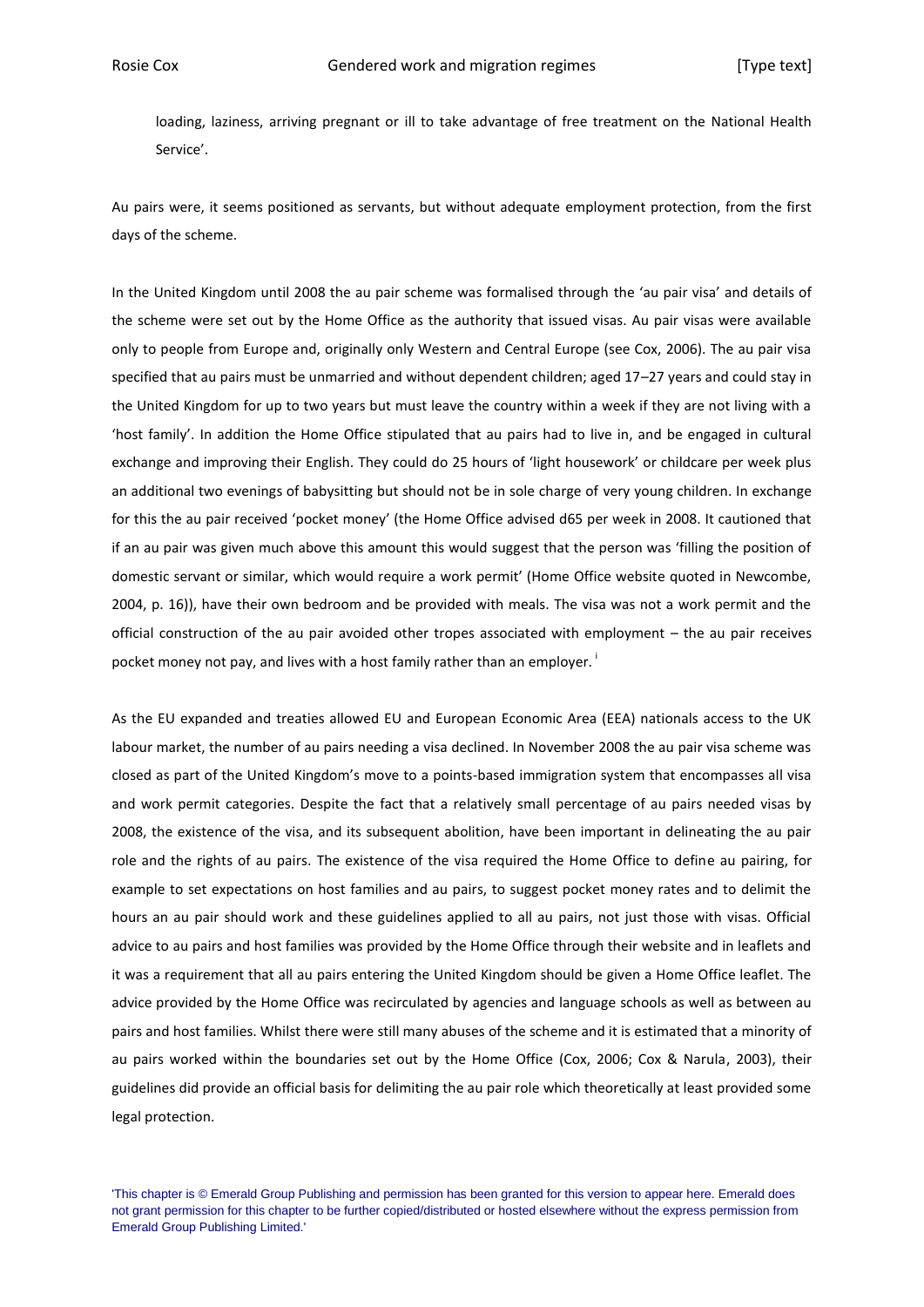Since November 2008 au pairs in the United Kingdom have been integrated into Tier 5 of the Points Based Immigration System. This is the tier that covers youth mobility and temporary workers. While au pairs are now mentioned in those roles covered by the Tier 5 Youth Mobility Scheme (YMS), there is no longer any detail given by the Home Office on what 'au pairing' does or does not involve; no suggestion of pocket money, appropriate tasks or living conditions. The government's own impact assessment for Tier 5 concluded that no one was expected to enter the United Kingdom as an au pair through this route (UK Border Agency, 2008, p. 5), and government formally stated that its goal was that all 'low skilled' jobs would be taken by EU nationals (Home Office, 2006).

Government sources of information, including the Home Office website, now refer to a voluntary organisation, The British Association of Au Pair Agencies (BAAPA), for a definition of au pairing and there no longer appears to be a government designation of what an au pair is. However, BAAPA is a non-government organisation and the information they disseminate, while closely resembling that which was previously supplied by the Home Office, is both out of date (it has not changed since the ending of the au pair visa) and beyond the control of government. Additional confusion comes from the fact that Home Office rules for the YMS point potential applicants to the BAAPA definition of au pairing[\(http://www.ukba.homeoffice.gov.uk/sitecontent/](http://www.ukba.homeoffice.gov.uk/sitecontent/%20applicationforms/pbs/tier5youthmobilityguidance)  [applicationforms/pbs/tier5youthmobilityguidance.](http://www.ukba.homeoffice.gov.uk/sitecontent/%20applicationforms/pbs/tier5youthmobilityguidance)pdf\), which highlights cultural exchange and studying English, while few people from non-English speaking countries are eligible to apply through this route.

Despite the UK government no longer offering its own definition of or guidelines around au pairing, other legislation, including the National Minimum Wage (NMW) specifically mentions that au pairs are not covered by their provisions. For example, information on the NMW states 'If you are not a member of your employer's family but you live in their home and share in the household's work and leisure activities, for example if you are an au pair, you are not entitled to the NMW' (Direct.gov, 2010). Guidance on holiday entitlement states that in order to have a right to holiday a person has to be considered a 'worker', a status which au pairs do not clearly have.

In theory au pairs who are not treated as family members are entitled to the minimum wage, and one employment tribunal case in 1990 was won by a domestic worker because it was found that she was not treated like a family member. The tribunal was shown that despite being new to the country she was given no extra attention or help, shown little kindness and only one photo of the worker with the family could be produced despite the fact she had been with them for 12 years. The domestic worker was awarded back pay equivalent to being paid the NMW for the whole time she was with the family (Newcombe, 2004). Yet many au pair 'host families' readily admit that they do not want an au pair who is a member of the family and studies suggest it is the minority of au pairs who would regularly be included in family meal times or leisure activities (Cox & Narula, 2003; Newcombe, 2004). The invisibility of au pair/host family relationships, behind the closed doors of the home, meant that even when the Home Office spelt out the conditions of au pairing in the United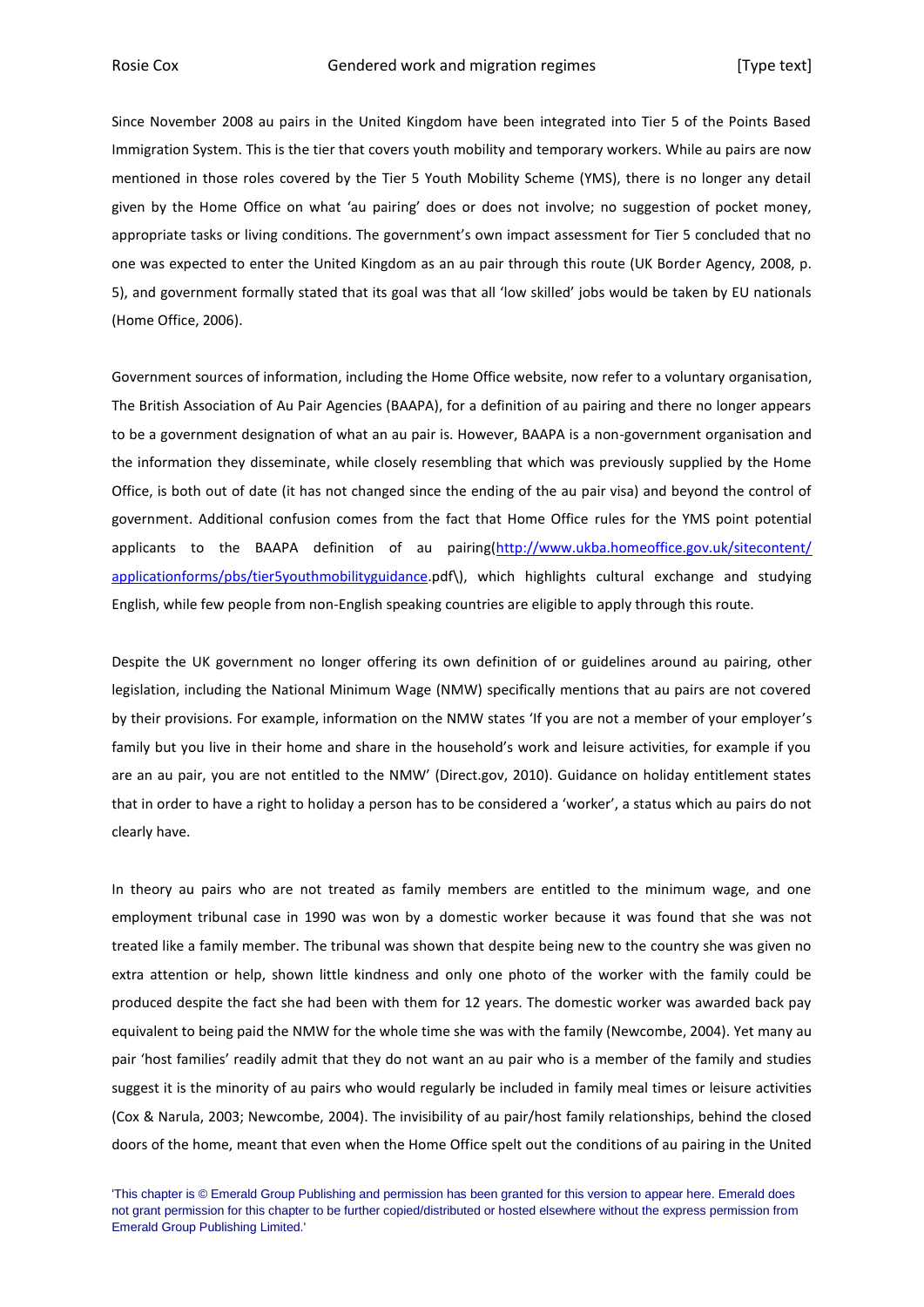Kingdom, few host families felt any anxiety about breaking these rules or acting against the spirit of the scheme.

Without specific guidelines from government about what an au pair is, we now have a situation where, in theory at least, once someone is described as an 'au pair' they do not have key protections in pay or working conditions which do cover other people carrying out similar, or perhaps identical work (while live-in domestic workers lack the full protections given to other workers they do at least have the right to a minimum wage). While there was a government definition of au pairing (through the Home Office), au pairs and host families had official guidelines available which could be used to limit the hours worked or duties performed and as a last resort could be appealed to in an employment tribunal. Without clarity from the government about the nature of au pairing there is scope for people living as au pairs to be both excluded from protection as employees, and without the limits on their working hours or tasks given by earlier definitions of au pairing. Without any guidelines on the nature of the relationship, host families have immense power to control the lives of young women who are living in their homes.

Au pairs in the United Kingdom seem always to have occupied an ambivalent and liminal position. Even under the au pair visa their status was unclear – some combination of domestic worker language student and working holidaymaker (Newcombe, 2004) – and this position was even more thoroughly mudded in the gap between official discourse and the practices au pairs found in their host families. The abolition of the au pair visa means that au pairing has become still more unregulated and au pairs have been constructed into a yet more marginal place. They are still not officially workers but they are no longer defined as anything else either and this puts them further beyond the official gaze. Under the visa au pairs were limited to staying in the United Kingdom for a total of two years, and this added to to their similarity to working holiday makers. With deregulation au pairing is not time limited making it less of a temporary sojourn and more a form of paid domestic labour that the authorities do not care to control.

The blind eye that is turned on au pairs is highly beneficial to au pair hosts as they are able to access extremely cheap, unprotected and flexible labour, without any of the responsibilities of being an 'employer'. As an au pair is not an 'employee' s/he is not liable for National Insurance contributions and au pair hosts do not have to go to the trouble of ensuring National Insurance is paid, or that they are complying with any other employment law. For the au pair the outcome of this 'non-worker' status is exclusion not only from employment protections, which domestic workers also face, but also welfare rights. In the UK a number of welfare benefits are paid only to people who have been officially employed and paying National Insurance, including maternity allowance. Au pairs find themselves in a situation which is more akin to that of undocumented workers than any other group. The difference is that there is nothing illegal, informal, grey or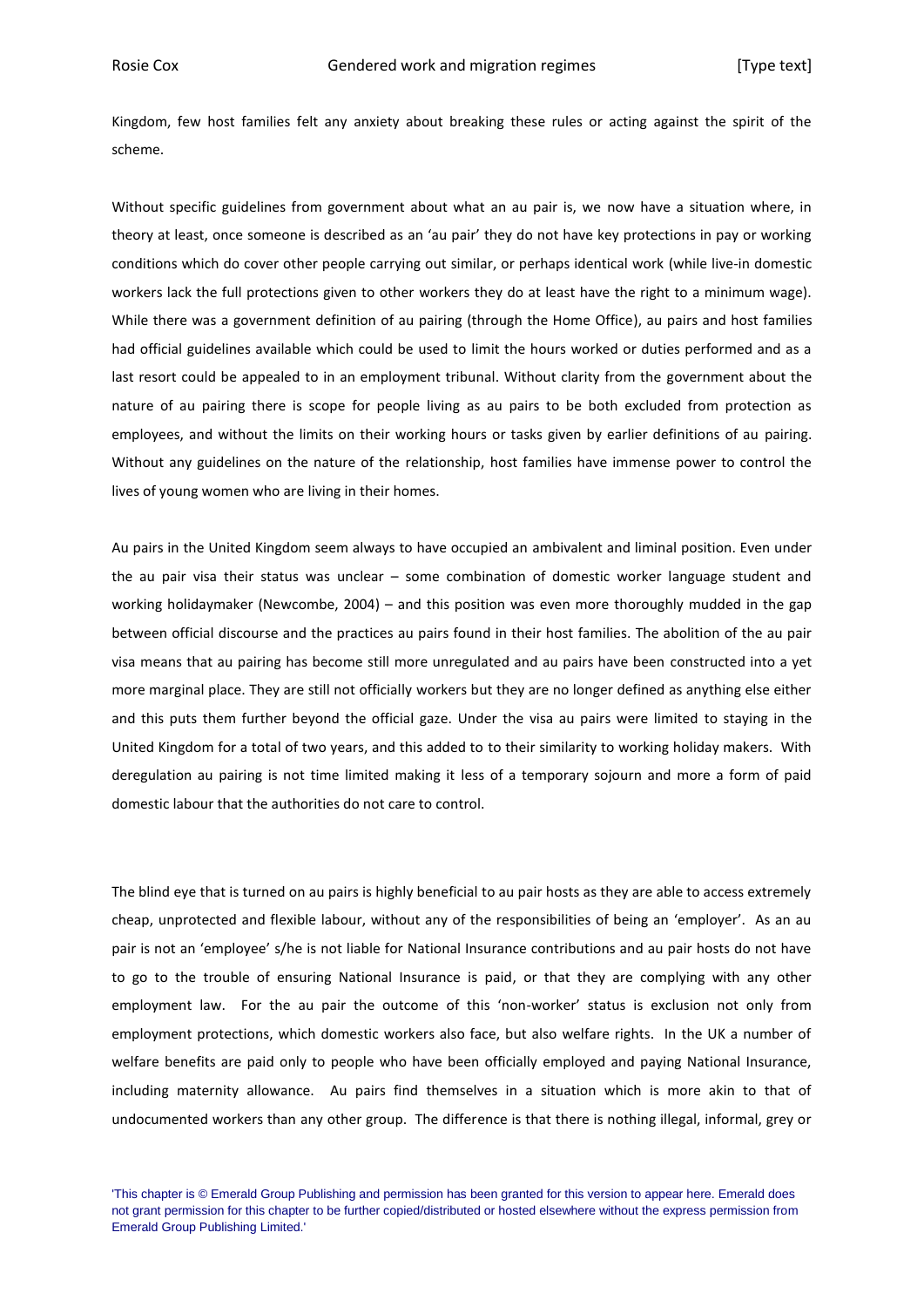undocumented about the au pair role; it is a status that has been created by government policy. For hosts/employers the current situation offers all the 'benefits' of employing an undocumented worker – low pay, no rights, flexibility – for the au pair it does not have quite the same risks – for example the threat of deportation – but it is shares many of the disadvantages.

A version of the au pair scheme is operated across a number of European countries and, while the details and forms of regulation vary from place to place, there is emerging evidence that there is slippage between 'cultural exchange' and 'domestic work' for many au pairs (Cuaratas Villa 2009, Øien 2009, Solllund 2010) and this has potential repercussions in terms of their well being. The discourse of 'cultural exchange' which frames au pairing hides the work that au pairs do and allows both host families and the authorities to overlook the rights and needs of au pairs as workers (Cox 2007). In Norway au pairing has grown rapidly in the last five years with the majority of au pairs now coming from the Philippines, despite the Philippines government objecting to the terms of the scheme and refusing to issue exit visas to au pairs (Øien 2009). Sollund (2010) shows that while many Norwegian au pair hosts feel embarrassment and ambivalence about the idea of employing a domestic worker – because they see themselves and Norway as inherently egalitarian – and the au pair scheme provides a framing that they are more comfortable with, their motivations for hosting an au pair are still clearly based in their desire to gain childcare and domestic labour rather than to engage in cultural exchange (see also Øien 2009). It appears that in the United Kingdom, Norway and France at least au pairs are increasingly treated like other domestic workers and less likely to be involved in genuine forms of cultural exchange or language learning. This is important because Øien's (2009) research in Norway suggests that as au pairs there are increasingly working in ways that are indistinguishable from other domestic workers – that is without elements of cultural exchange, with long working hours and informal status – they are also more exposed to the risks other migrants working in private homes face; risks of abuse and exploitation.

In addition Anderson (2009) found, while the UK au pair visa was in operation, au pairs seemed to be sheltered from some of the worst abuses that other migrant domestic workers faced. This was not because the Home Office, or any other agency, offered any form of protection or support but because the terms of the au pair visa meant that it attracted people who, because they came from Europe and did not have dependents, were less likely to feel utterly tied to an abusive employer than a domestic worker who was remitting to her family and could not afford to return home. With the ending of the au pair visa and the concomitant lack of clarity surrounding the au pair role in the UK, it is likely that we will increasingly see people with dependents and from a broad range of countries filling posts described as 'au pairs'. The precariousness of the role, combined with au pairs being less able to leave than previously, could be a recipe for high rates of exploitation.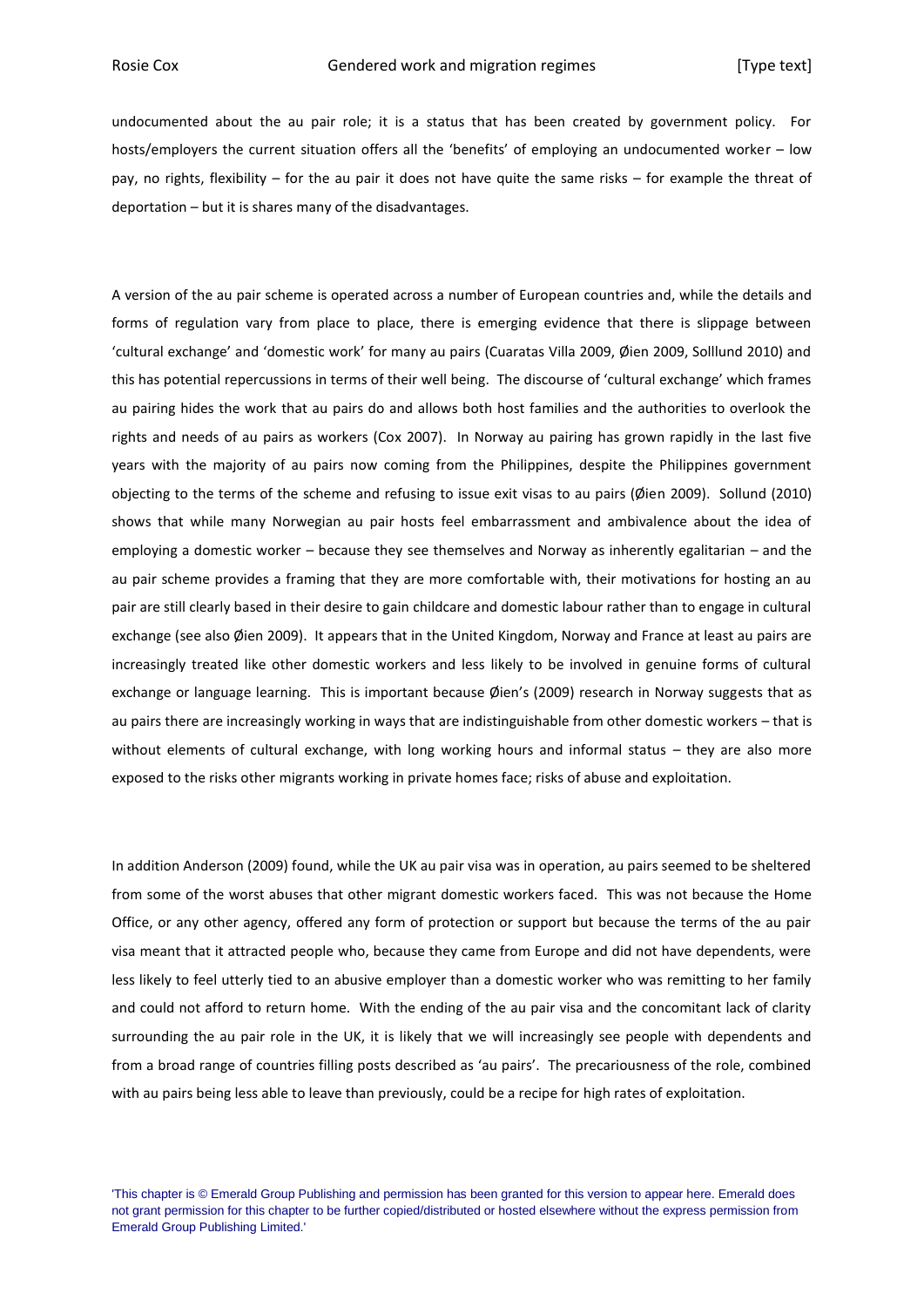1

#### **Domestic labour and migration regimes**

Au pairs in the UK are not alone in having their work constructed as 'not work' by migration regimes and to understand the relationship between the gendered nature of domestic work and the construction of the au pair scheme it is useful to consider other migration schemes for domestic workers<sup>1</sup>. Around the world, very large numbers of domestic workers are migrants. Sometimes they have moved relatively short distances from rural to urban areas, sometimes larger distances within one country, but many tens of thousands move across international boundaries and find themselves subject to the migration regimes of their destination countries. Lutz (2008: 2) describes a 'regime' as the 'organization and the corresponding cultural codes of social policy and social practice in which the relationship between social actors (state (labour) market and family) is articulated and negotiated.' The concept captures that policies are not developed in a vacuum but relate to specific social practices and expectations.

Williams and Gavanas (2008: 15) have shown how the phenomenon of female migration into domestic and childcare work 'can be understood as part of the dovetailing of childcare regimes (state policy responses to changes in family and work) with migration regimes (state policy responses to changes in work, population movement and change).' Opportunities (or not) for migration to carry out domestic work are, therefore, directly related both to state policies on childcare, family leave etc and to cultural expectations about how domestic and care work should be done and who should do it. The resulting migration policies seek to produce particular types of labour (low waged, 'unskilled', insecure) performed by particular migrants (women, often from specific countries) which are seen as appropriate to the type of work and undemanding to the state (Walia 2010).

Following this, domestic workers are often subject to specific and highly restrictive migration rules. For the most part such rules give domestic workers fewer rights, for example to permanent settlement or family reunification, than other migrants and impose stricter controls on their behaviour (Ozyegin and Hondagneu-Sotelo 2008). Most commonly this includes stipulations that domestic workers live in their employers' homes but there may also be regulations that govern aspects of a domestic worker's private life, such as restrictions on personal relationships. Migration regulations can also act to empower employers to impose additional, even stricter, conditions on domestic workers which can cover aspects of dress, hairstyles and most other areas of life. Requirements that workers live-in and those that tie a worker to a particular employer increase employers power over domestic workers to enforce such rules. Migration schemes developed expressly to allow the import of domestic labour rarely give domestic workers protection against low pay and long hours of

 $1$  The discussion of migration schemes below is not intended to be exhaustive but rather to give examples of a range of government approaches that have been discussed in the English language literature.

<sup>&#</sup>x27;This chapter is © Emerald Group Publishing and permission has been granted for this version to appear here. Emerald does not grant permission for this chapter to be further copied/distributed or hosted elsewhere without the express permission from Emerald Group Publishing Limited.'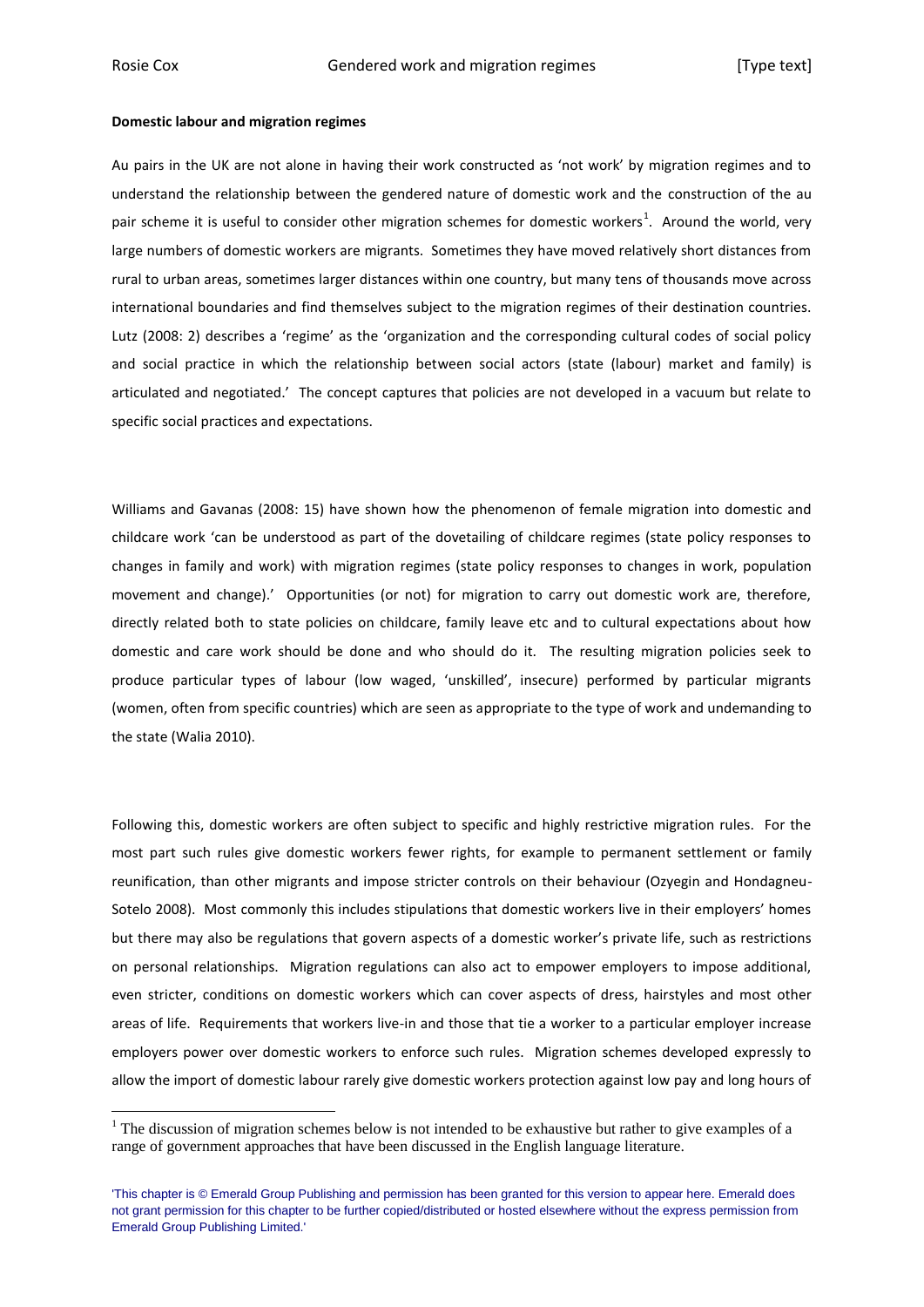work. They may specifically exclude domestic workers from employment protections or they create other conditions – such as tying the worker to a named employer with whom they must live – that make it almost impossible for the worker to insist on their rights (see for example Anderson 1993).

One of the strictest schemes of this kind was operated in Hong Kong, which had over 160,000 foreign domestic workers in 1996 (Tam 1999). Here, migrant domestic workers are recruited on two year contracts that stipulate job rules, task timetables and appearance. Domestic workers can find they are banned from having long hair or wearing make-up and must submit to compulsory pregnancy tests as part of their visa regulations. Nicole Constable (2003: 120) found that it was not uncommon for employers in Hong Kong to issue lists of instructions to domestic workers that tried to control every area of their life and sometimes directly contradicted official employment contracts. One such list that she quoted included the following instructions to the domestic worker:

- A maid must always be polite and greet the employer, his family GOOD MORNING, GOOD DAY, GOOD AFTERNOON, GOOD EVENING OR GOOD NIGHT (before going to bed), SIR, MADAM, etc. Don't forget to say THANK YOU at appropriate times.
- DO NOT use and nail polish on finger and toes. DO NOT put on make up, even when you are going out to do the family shopping. Your hair must be short and tidy. DO NOT wear tight jeans and pants and low-cut T-shirts while you are working. DO NOT go to the parlour in pyjamas.
- Must take bath daily before going to bed. Hand wash your own clothes separately from those of your employers and the children (especially underwear), unless your employer allows you to wash your clothes by the washing machine together with theirs.

A similar scheme for importing migrant domestic labour is operated in Singapore, which employs about 100,000 foreign domestic workers - one for every eight families in the city. Domestic workers are recruited directly from their home countries to Singapore through agencies and are expected to sign a two year contract. During the two year period they may not leave the country without a release paper from their employer and are entitled to only one day off a month. In addition they have to sign a statement prohibiting them from marrying or co-habiting with a Singaporean citizen or permanent resident and have to take a pregnancy test every six months. Domestic worker's passports are regularly held by their employers who are also allowed to retain 20 percent of a worker's earnings to cover the costs of their return passage. While employers are allowed to replace domestic workers within the two years, a domestic worker voluntarily leaving an employer must return home and, if insufficient notice is given, must forfeit a portion of her salary (Yeoh and Huang 1999a and 1999b)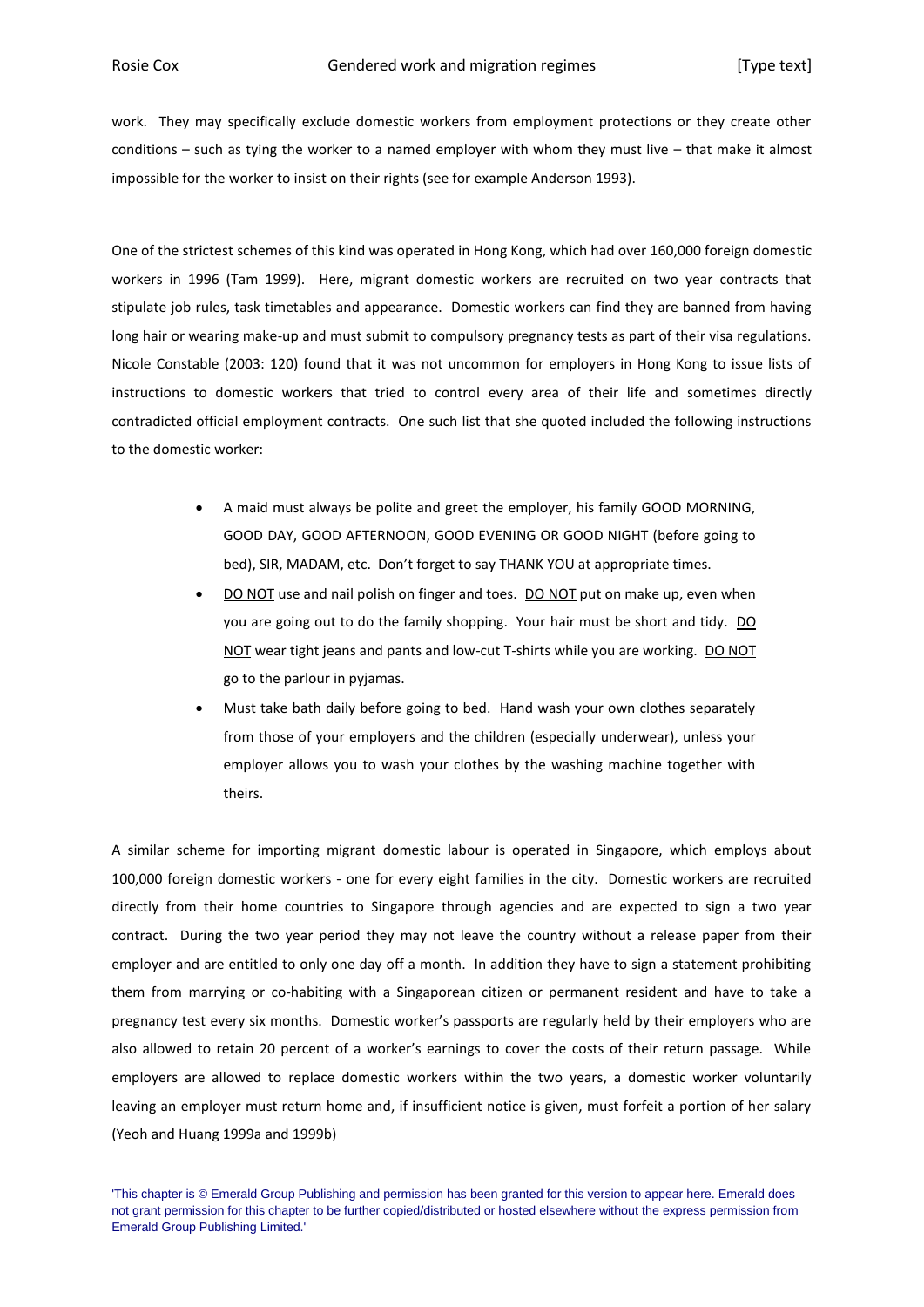It is not only the city-states of Asia that have pursued methods of recruiting migrant domestic workers while denying them the rights of other employees. Canada operates the 'live-in caregiver programme' as a way of meeting demands for child and elder care from Canadian families. The programme allows workers into Canada for a period of up to four years with the condition that they have a contract for employment as a caregiver in a family and will live-in with that family. After two years workers are allowed to apply for an open visa and later for permanent residence - the Canadian equivalent to the US 'green card' (Citizenship and Immigration Canada 2010). The programme treats domestic workers differently from other migrant workers by considering them as temporary visitors for the first two years, rather than allowing them to become landed migrants on arrival (Pratt 1997, 1999). The additional stipulation that they live-in makes them vulnerable to abuse and overwork, and they are also exempt from many of the employment protections that cover other workers (Walia 2010). As Abigail Bakan and Daiva Stasiulis (1997: 7) put it: 'Canada shares with more authoritarian regimes a glaring willingness and indeed determination to exploit female migrant domestic workers from developing countries whose limited wage earning options have made them particularly vulnerable to political and legal control.'

Israel operates a similar policy, known as the 'binding arrangement', which links the employment permit given to an employer with the visa given to a migrant worker. If the employee's contract expires, for any reason, the visa also ends. Careworkers are one of the few groups granted work permits by the Israeli state and they are expected to provide round the clock care for elderly or disabled people, normally living in their employer's home. Perversely, because only the disabled or elderly in need of care are eligible to receive a work permit, a market has now developed in Israel for undocumented domestic workers who work for families not eligible for a work permit, for example those wanting childcare or housework. Undocumented workers can be paid up to 50 per cent more than documented workers because of this large market for their labour (Mundlak and Shamir 2008). The binding arrangement therefore restricts documented workers' employment rights by severely limiting their ability to negotiate with employers or to leave abusive situations, while simultaneously supporting demand for undocumented domestic workers who are also vulnerable because of their migration status even though they are better paid.

As shown in the example of au pairs, immigration regimes work by overlooking as well as by overseeing. In contrast to the specifically developed schemes outlined above, the United States does not have a formal government policy or system to recruit migrant domestic workers. The method most often used to bring domestic workers from abroad is the 'blind eye' turned by immigration authorities (Chang 2001; Hondagneu Sotelo 2001). The Immigration and Naturalization Service has traditionally served employers by ignoring the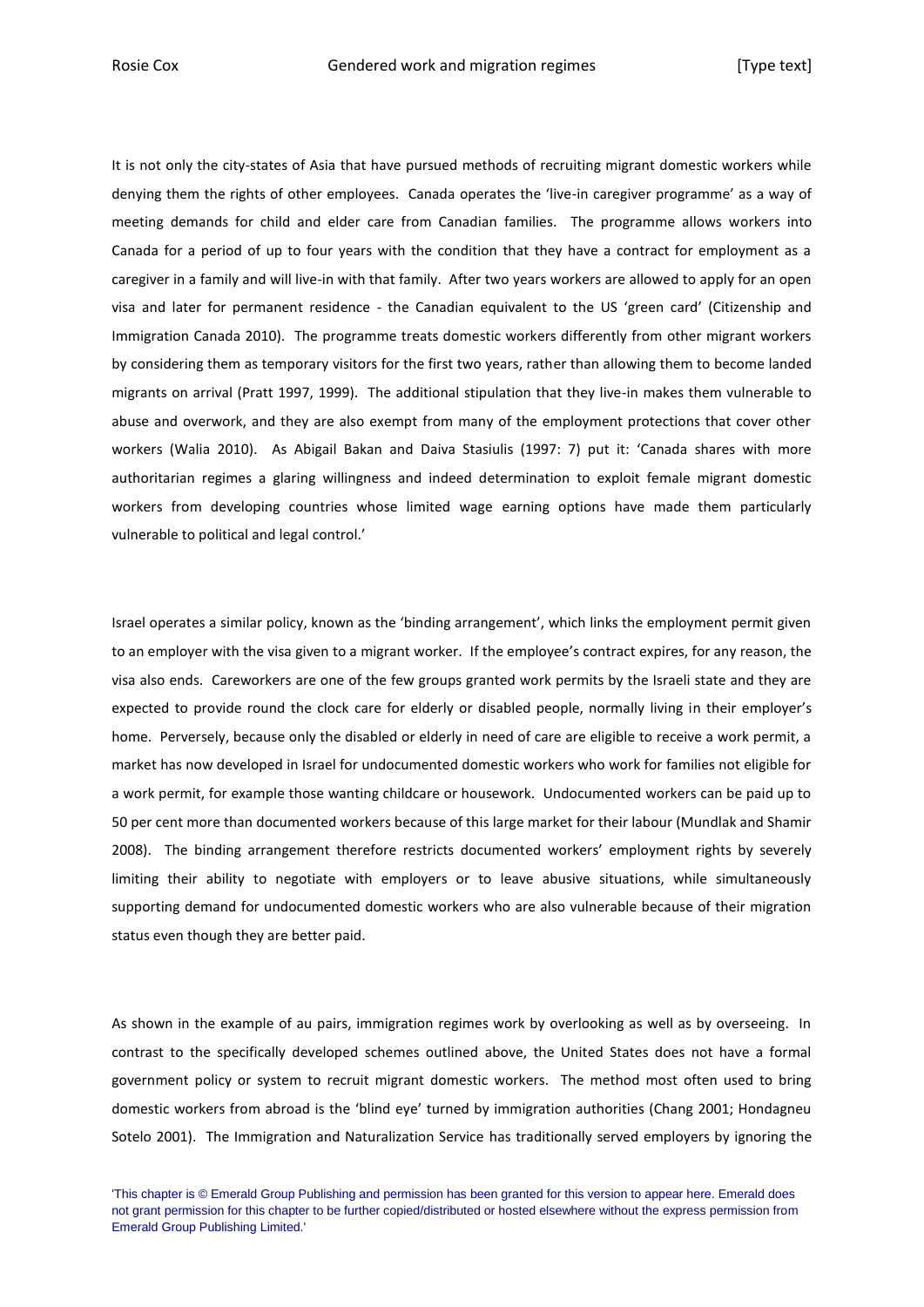employment of undocumented migrants in private homes and some employers deliberately seek out undocumented domestic workers because they will accept lower wages and will be less likely to insist on their employment rights. Doreen Mattingly (1999) has found in her research that legislation designed to reduce illegal immigration from Mexico to the US has actually fuelled the growth in the employment of undocumented migrants as domestic workers. The Immigration Reform and Control Act (IRCA), passed in 1986, made it illegal for employers to hire undocumented workers. Before this it was illegal for such workers to seek work but their employers had not committed an offence by employing them. The Act made it much more difficult for undocumented migrants to work in the US and a larger proportion of them sought work that was informal and hidden from the immigration authorities, as domestic work is. In addition, the Act had the effect of driving down work opportunities and conditions for all migrants, even those who were legal, as many employers would no longer hire them. This had the knock-on effect of reducing the incomes of migrant households that had been dependent on a male wage earner and of pushing more migrant women into work to make up the loss in earnings. Mattingly (1999: 76) comments that, because of the efficiency with which it has driven migrant women into domestic labour as nannies and housekeepers, 'The IRCA may well be the country's most effective policy for supporting professional women.'

These examples demonstrate that the UK au pair scheme is not unique in constructing precarity for domestic workers. Through their specific restrictions, or by turning a blind eye, migration regimes produce a particular type of worker with particular characteristics, able to command particular pay and conditions (Anderson 2010). In the case of domestic workers the characteristics demanded are generally low cost to employers and insecurity. Migration regimes achieve this in a range of ways – from tightly regulating the migration of workers and giving them only limited rights to creating conditions which encourage the supply of undocumented workers who are inherently insecure, or as in the case of UK au pairs, by creating a non-worker category that only migrants can fill.

While domestic workers are by no means unique in having their pay and working conditions shaped by migration regulations (see Anderson 2010 for a fuller discussion of this process) the gendered nature of domestic work plays as important role in shaping the precise nature of paid domestic workers' conditions. The assumption that domestic work is women's work plays a part in who gets a visa or work permit and in rules, such as those from Singapore and Hong Kong that restrict domestic workers' reproductive rights. Lutz (2008), Williams and Gavanas (2008) and Sollund (2010), amongst others, have demonstrated the ways that gendered welfare regimes also shape employers' lives and so create demand for particular forms of paid domestic labour.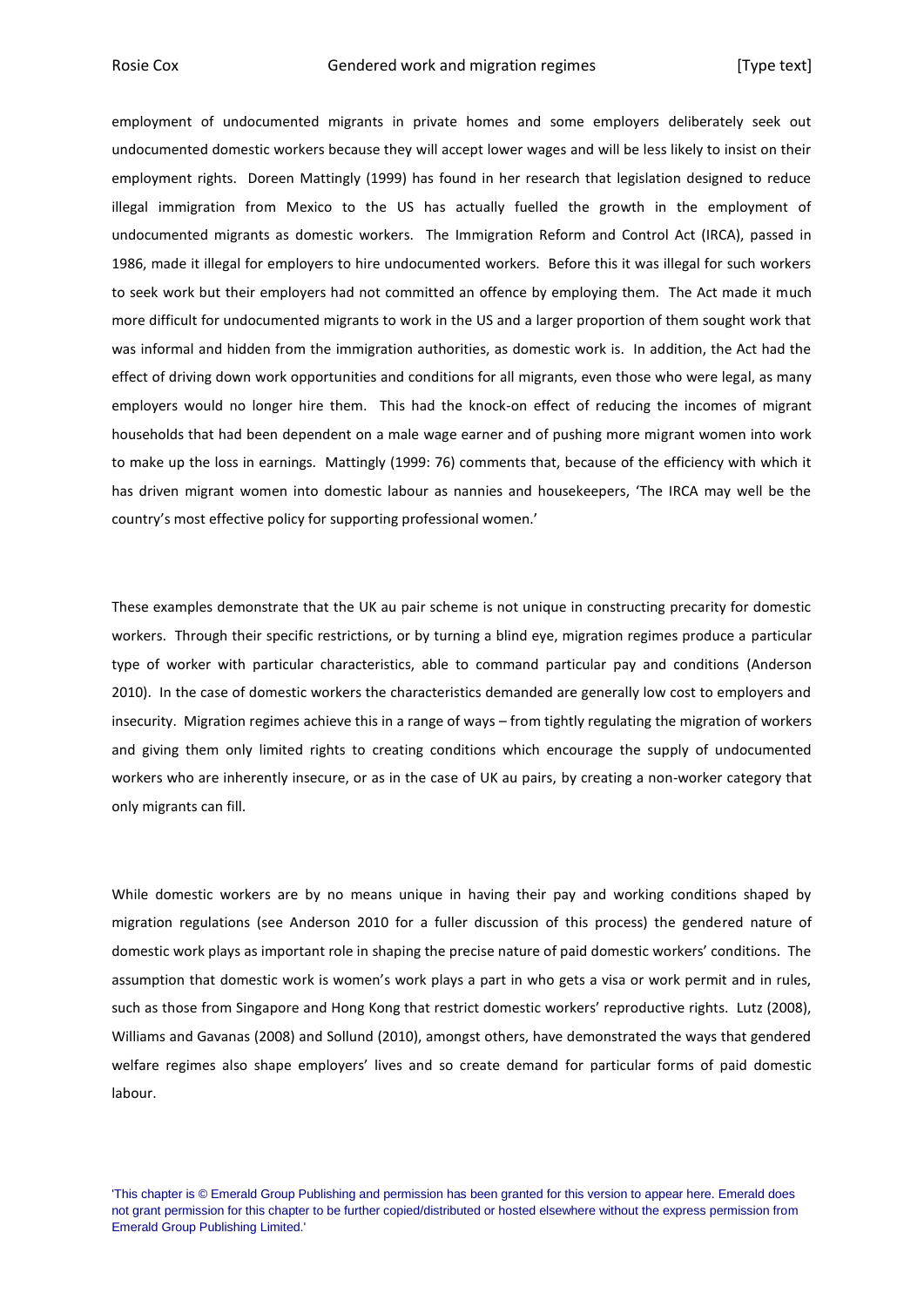A more subtle affect of gendered assumptions is the condition that many domestic workers face, that they must live in their employers' homes. This requirement is both a cause and effect of the gendering of domestic work. The imagining of domestic work as women's natural duty means that paid domestic work becomes confused with the unpaid work of female household members and its true extent is overlooked. Simultaneously, the requirement that domestic workers live in seems logical or natural when their work is compared to women caring for their own families. Domestic work is cast in a particular light, as a form of labour that is unique and not easily separable from familial relations. This elision between paid and unpaid work is also reflected in employment law and has far reaching outcomes for domestic workers.

#### **Domestic labour and employment rights**

As well as being subject to specific migration rules domestic workers often face reduced employment rights, including not having the right to a minimum wage or maximum working hours that are available to other workers. Rules which exclude domestic workers from employment protections are often targeted specifically at those who live in. Living in differentiates domestic workers from most other groups and makes it easier for laws to include or exclude them specifically. These rules are generally framed in terms of either 'family membership' – that is that the domestic worker cannot be treated like any other employee because she is a 'member of the family' - or 'different work' – that the tasks domestic workers do are not equivalent to other forms of labour. These two rhetorics, and the regulations they support, arise from class and gender based assumptions about domestic work and domestic workers.

Discourses of 'family membership' are particularly used to describe live-in domestic workers. Rather than signalling that these workers are cared for and treated as equals by their employers, family membership is often used euphemistically to describe paternalistic relations which echo the dependent relations of Victorian (and earlier) domestic servants and their employers. When these discourses are invoked in employment regulations they are given as a reason why domestic workers should not have access to the same rights as other workers. For example, Geraldine Pratt (2004: 49) recounts an exchange in a British Columbia legislative debate when a member of legislature, Ms Sanford, tabled an amendment to the B.C. Employment Standards Act to extend overtime pay provisions to live-in domestic workers. Another member spoke against the amendment saying:

Remember that a domestic has to be accepted into a family. She [Ms Sanford] misses that point. That is the reason a domestic cannot keep time. You are accepted into the family as part of the family, and the principle that you have your time recorded doesn't work in the family scene [...] A domestic is part of the family and as part of the family takes part in family life, and that's the way it should be.

<sup>&#</sup>x27;This chapter is © Emerald Group Publishing and permission has been granted for this version to appear here. Emerald does not grant permission for this chapter to be further copied/distributed or hosted elsewhere without the express permission from Emerald Group Publishing Limited.'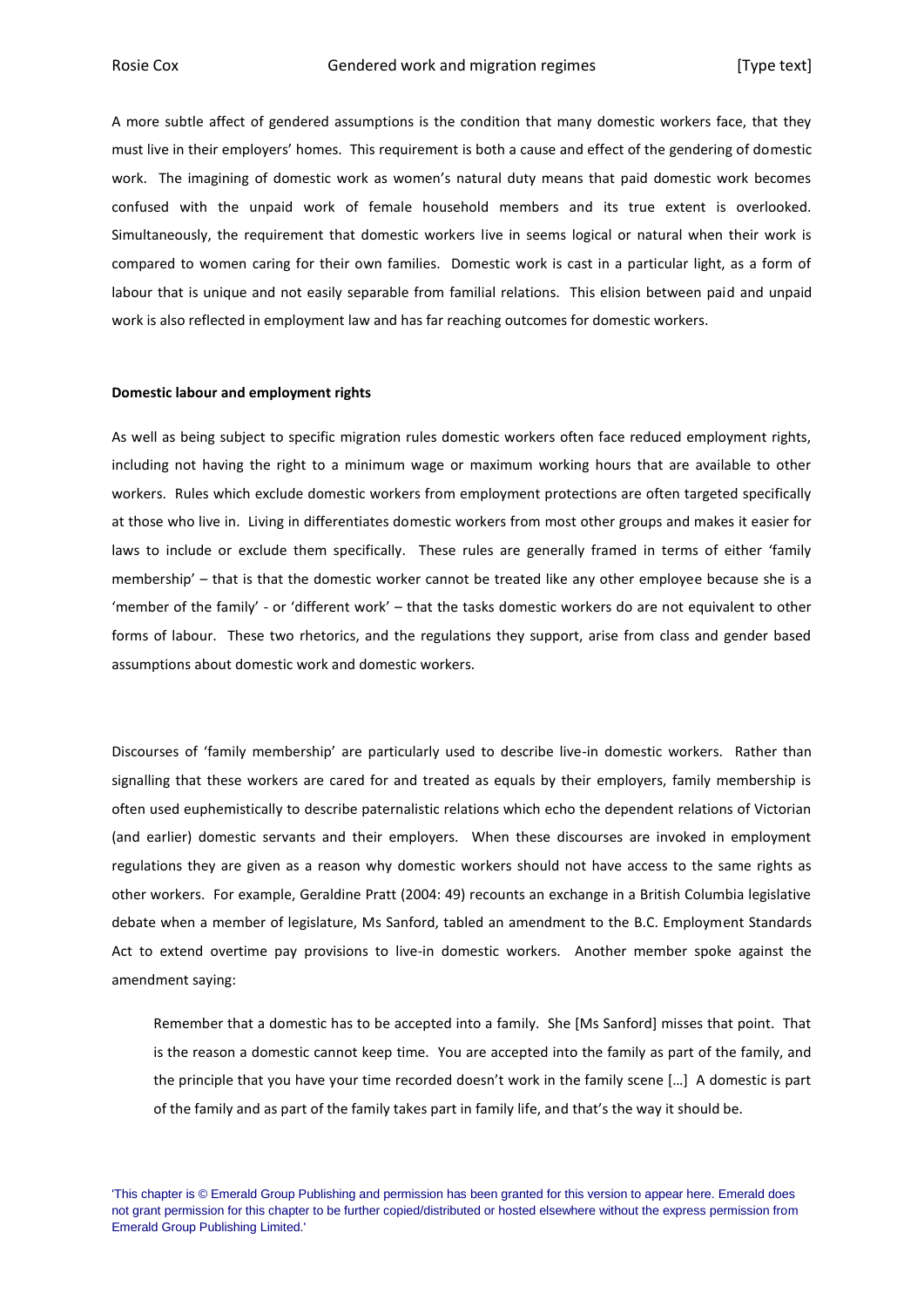As Pratt comments, this discussion places the domestic worker in the 'highly gendered discursive frame of familialism' (2004: 50) rather than recognising her as simply an employee. Similarly Mundlak and Shamir (2008) review a legal case brought by a Romanian domestic care worker in Israel to claim overtime payments because of the long hours she had worked. The court found that while live-in workers were due some additional payment for long hours, the law did not apply to them as it did to other workers. Mundlak and Shamir (2008: 168) comment that an unspoken question lingers behind the court's decision 'would a mother demand overtime for attending to her children at night?' They argue that the courts aversion to treating the domestic worker as a worker reveals the regulative connection between paid and unpaid care work. If a housewife is unpaid and considered unproductive, how can a domestic worker be fully regulated and rewarded? In the USA live-in domestic workers are also excluded from the right to overtime pay. As Hondagneu-Sotelo (2001: 213) writes 'the legislation seems to encode the assumption that live-in domestic work is closer to being "just like one of the family" than to wage employment.' In all these cases there is an imagined continuity between the unpaid 'housewife' and the paid domestic worker which denies the labour of both.

In the UK a similar frame is used to exclude domestic workers from working time regulations and health and safety protections. The UK has a maximum working week of 48 hours and other regulations that govern rights to rest breaks and limits to night work. The legislation governing working time regulations uses a definition of a 'worker' which is taken from EC Framework Directive (89/391) which states that a worker is 'any person employed by an employer, including trainees and apprentices but excluding domestic servants' (DTI 1996: 13). This definition then specifically excludes 'domestic servants' from key protections including the limit on total hours worked and the right to have a health assessment before being assigned night work (as other groups of workers do). In addition domestic servants are exempted from a regulation that requires employers to ensure that employees doing monotonous work are given adequate rest breaks for the sake of their health and safety (Working Time Regulations 1998) and they are excluded from health and safety legislation more generally (Lourie 1998)<sup>ii</sup>. The use of the word 'servant' and these exclusions from key protections that are offered to other workers construct domestic workers as inherently different. It is as if once a worker is a member of a *household* she is imagined as being a member of a *family* and her work is not distinguishable from the labour of family members, and therefore cannot be counted, limited nor organised in a way that is helpful or safe to her.

The UK regulations suggest that domestic work is distinct from other forms of work not only because it takes place in private households, but also because of the nature of the work involved. Whilst not expressly articulated, the exemptions of domestic work from regulations which are designed to ensure the health and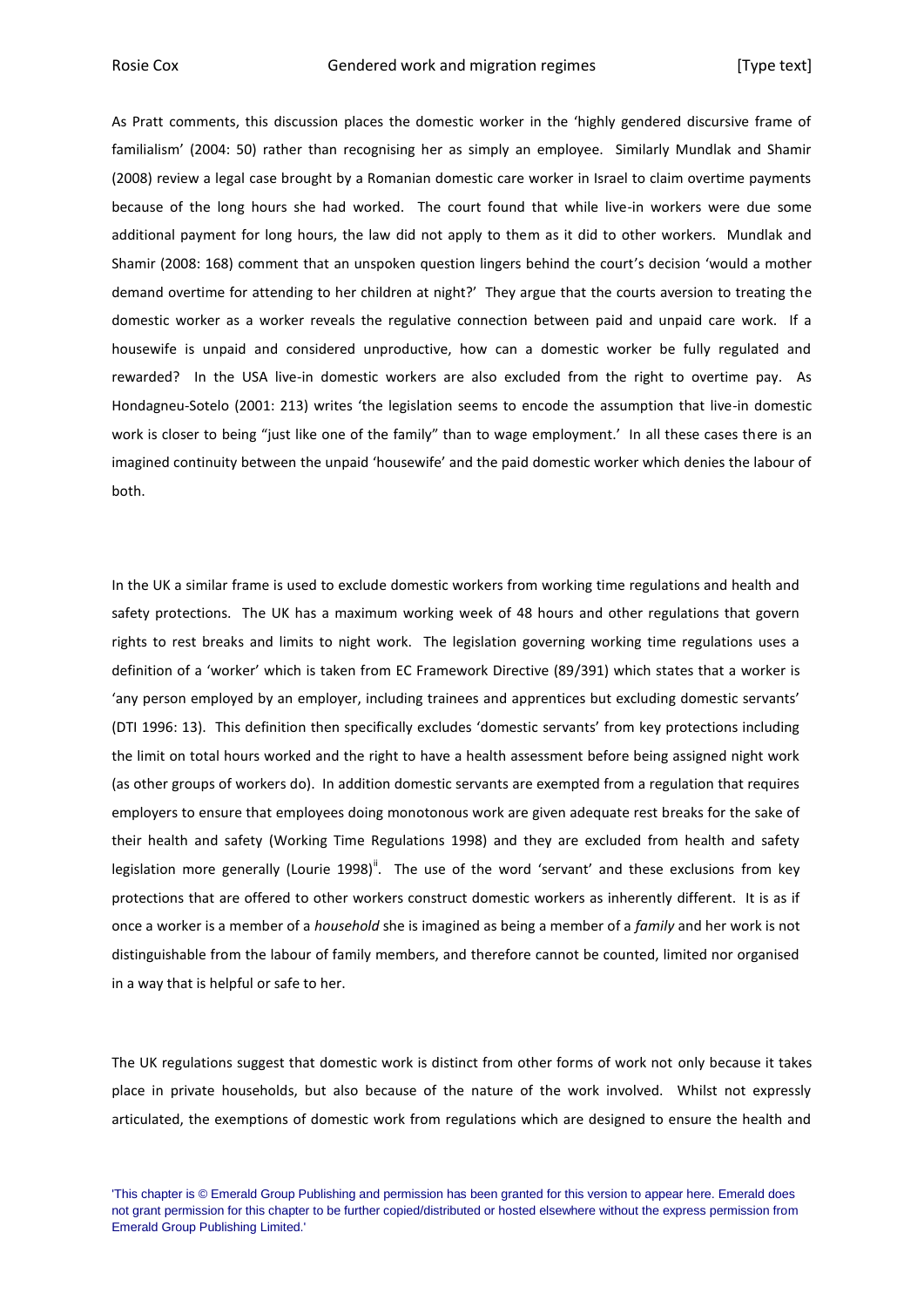safety of workers, suggest that domestic work is not imagined to be work. In the USA federal legislation which guarantees basic labour protections and minimum wages specifically excludes domestic employees who work as caregivers to children or the elderly from the right to earn minimum wage or overtime pay (Hondagneu-Sotelo 2001). This exclusion suggests that the content of domestic work is also somehow seen as inherently different to other forms of labour. The National Labor Relations Act of 1935 (NRLA) states that 'The term employee shall include any employee … but shall not include any individual employed … in the domestic service of any family or person in his home' (quoted in Hondagneu-Sotelo 2001: 221). This exclusion means that in the USA domestic workers do not have the legal right to organise collectively as other workers do.

Together, restrictive immigration policies and exclusion from employment protections mould domestic workers into a particular relationship to the labour market in many countries. Immigration rules that restrict domestic workers to a particular employer or to live-in conditions limit their ability to seek work freely or to leave the worst employers. At the same time exclusions from minimum wage and working time regulations bring down the pay and working conditions for all domestic workers, making their labour more easily available to employers. The construction of domestic workers and domestic work as somehow different to other workers and other jobs can mean that struggles to improve working conditions involve discursive battles to redefine domestic workers as employees rather than 'family members' (Pratt 2004).

#### **Conclusions: gender, class and the invisibility of domestic labour**

The UK au pair scheme provides an example of the ways in which migration and employment regulations construct domestic labour to be different from other forms of work. The au pair trope defines au pairs as family members carrying out tasks which are commensurate with that status. The assumptions underpinning this are highly gendered as the au pair's responsibilities within her host family are those traditionally ascribed to women rather than the breadwinning responsibilities ascribed to male family members.

Housework and childcare, the staples of the private sphere, are too often seen as the 'natural' role of women, born of love or care and in contrast to men's labours in the public sphere. Centuries old imaginings of women's traditional tasks as something other than 'real' work create the context for au pairs in the UK today, and domestic workers around the world, to be exploited and ignored. When housework and caring are seen as acts of love or as 'natural' behaviour for women the tasks involved slip easily from the category of 'work' and those who do them slip from the category 'worker'. This slippage has allowed au pairs in the UK to become invisible. As they are not workers they have been left in a liminal position by legislation – available to provide housework and childcare for British families but not recognised or protected by legislation.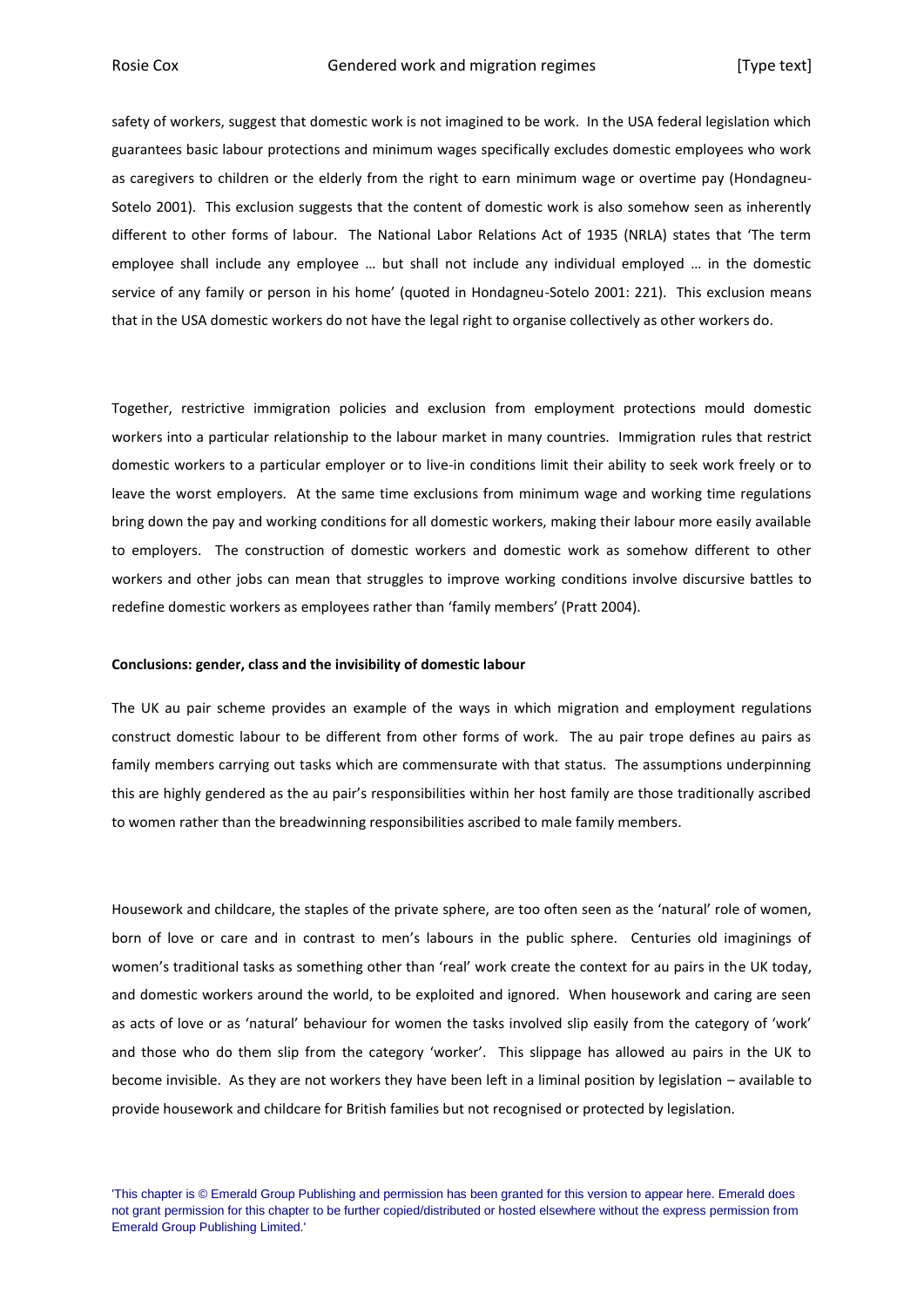Around the world domestic workers face specific rules both in terms of migration and employment legislation which differentiate them from other groups of workers. In almost all cases they have fewer rights and worse working conditions. Migration regulations which require domestic workers and au pairs to live in their employers' homes exacerbate the denial of domestic work as *work*. By reproducing conditions which are most like those of unpaid familial labour, live-in work hides domestic workers behind closed doors and obscures their true status as workers. Domestic workers are often required by migration rules to live-in and then denied employment rights because they do.

Legislation does not develop in a vacuum. Policies, on migration and employment rights reflect prevailing practices as well as constituting them (Mundlak and Shamir 2008). Migration schemes for domestic workers often reflect the differences in power between domestic workers and employers, when they meet the employers' demands for cheap labour at the cost of domestic workers' pay and working conditions. They also reflect assumptions about who should do housework and childcare, and the ways in which this work should be done. Migration regimes produce particular forms of labour, and migration rules from a range of countries produce domestic workers who are poorly paid, isolated and lacking legal protections. Their work is organised to recreate the unpaid labour of female household members and employment regulations then deny that it is real work at all.

#### **References**

- Anderson, Bridget (1993) Britain's Secret Slaves: An Investigation into the Plight of Overseas Domestic Workers, London, Anti-Slavery International and Kalayaan
- Anderson, Bridget (2000) Doing the Dirty Work: The Global Politics of Domestic Labour. London, Zed Books
- Anderson, Bridget (2009) "What's in a name? Immigration controls and subjectivities: the case of au pair and domestic worker visa holders in the UK, Subjectivity 29, 407-24
- Anderson, Bridget (2010) 'Migration, immigration controls and the fashioning of precarious workers', Work, Employment and Society 24(4) pp 300-317
- Bakan, Abigail and Stasiulis, Daiva (Eds.) (1997) Not One of the Family: Foreign Domestic Workers in Canada, Toronto, University of Toronto Press, p7.

<sup>&#</sup>x27;This chapter is © Emerald Group Publishing and permission has been granted for this version to appear here. Emerald does not grant permission for this chapter to be further copied/distributed or hosted elsewhere without the express permission from Emerald Group Publishing Limited.'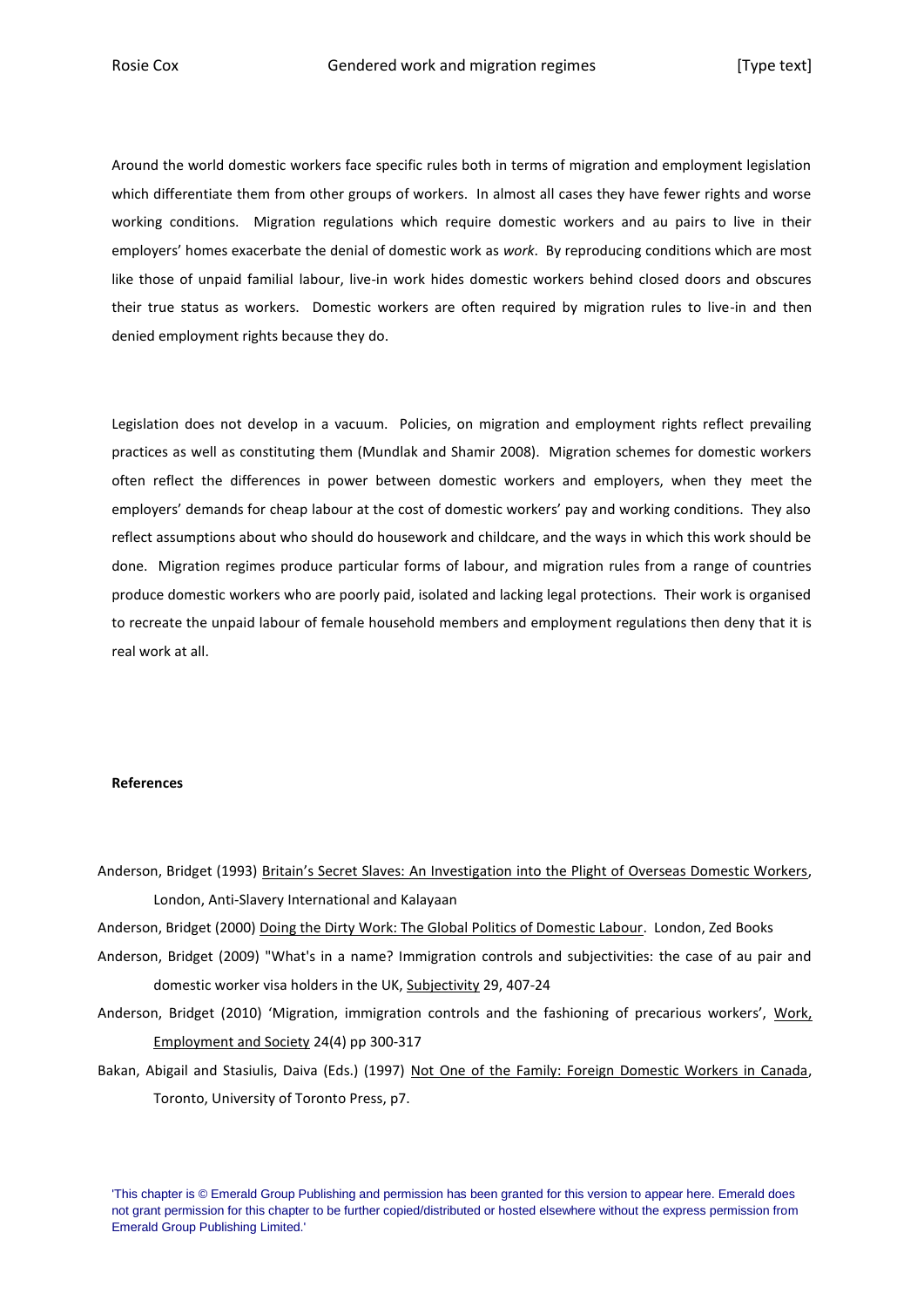- Chang, Grace (2001) Disposable Domestics: Immigrant Workers in the Global Economy, Cambridge MA, South End Press
- Citizenship and Immigration Canada (2010) 'Working temporarily in Canada: The live-in caregiver program', <http://www.cic.gc.ca/english/work/caregiver/index.asp> last accessed 7 September 2010.
	- Constable, Nicole (2003) 'Filipina workers in Hong Kong homes: household rules and relations.' In Ehrenreich, Barbara and Hochschild, Arlie Russell (Eds) Global Woman: Nannies, Maids and Sex Workers in the New Economy, London, Granta Books p120.

Cox, Rosie (2006) The Servant Problem: Domestic Employment in a Global Economy, London I.B. Tauris

- Cox, Rosie and Narula, Rekha (2003) 'Playing happy families: rules and relationships in au pair employing households in London, England', Gender, Place and Culture 10 (4) pp333-344
- Cox, Rosie (2007) 'The au pair body: appearance, sex object, sister or student?' European Journal of Women's Studies 14(3) pp281-296.
- Cuaratas Villa, Lina (2009) 'Jeunes filles au pair, un echange de quel type ?: La migration dans le cadre du programme jeune fille au pair' Dissertation submitted to Master 2 Migrations Et Relation Interethniques, Ufr Sciences Sociales Universite Paris 7 (Denis Diderot)
- DTI (1996) Department of Trade and Industry Consultation Document URN 96/1126 (1996) A Consultation Document on Measures to Implement Provisions of the EC Directive on the Organisation of Working Time Sevenoaks: DTI Publications
- Direct.gov (2010) 'Who is not entitled to the National Minimum Wage' [http://www.direct.gov.uk/en/Employment/Employees/TheNationalMinimumWage/DG\\_175114](http://www.direct.gov.uk/en/Employment/Employees/TheNationalMinimumWage/DG_175114) - last accessed 07 August 2010
- Home Office (2006) 'A Points Based System: Making Migration Work for Britain', Norwich, HMSO. Available at <http://www.official-documents.gov.uk/document/cm67/6741/6741.pdf>
- Hondagneu-Sotelo, Pierrette (2001) Doméstica: Immigrant Workers Cleaning and Caring in the Shadows of Affluence. Berkley, University of California Press
	- Liarou, Eleni (2008) 'The cultural politics of identity: film, television and immigration in post-war Britain, 1951- 1967', Unpublished PhD Thesis, Birkbeck, University of London
	- Lourie, Julia (1998) Working time regulations SI 1998 No 1833. House of Commons Library Research Paper 98/82 10<sup>th</sup> August 1998. Available at <http://www.parliament.uk/documents/commons/lib/research/rp98/rp98-082.pdf>

<sup>&#</sup>x27;This chapter is © Emerald Group Publishing and permission has been granted for this version to appear here. Emerald does not grant permission for this chapter to be further copied/distributed or hosted elsewhere without the express permission from Emerald Group Publishing Limited.'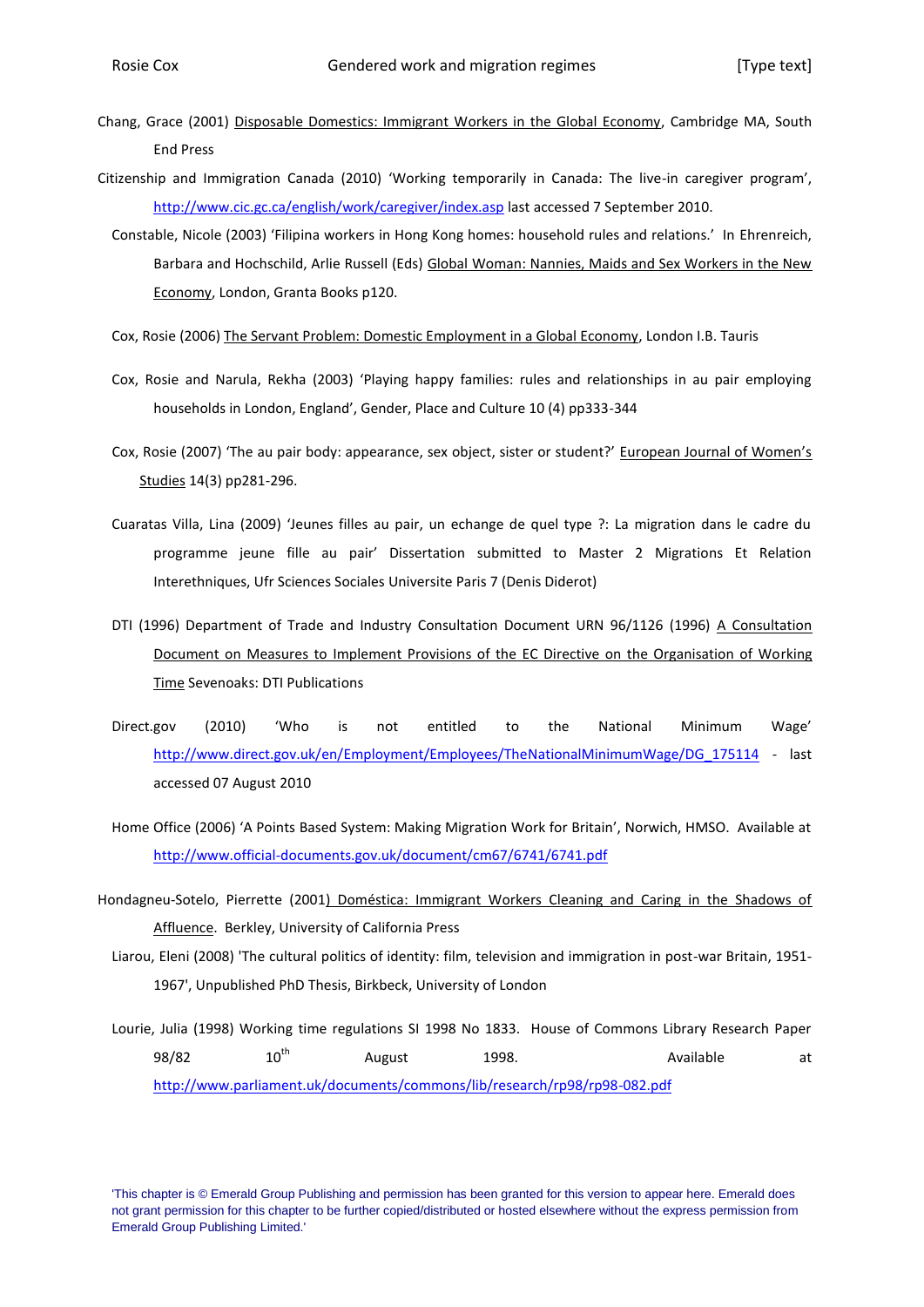- Lutz, Helma (2008) 'Introduction: Migrant Domestic Workers in Europe' in Lutz, H. (Ed) Migration and Domestic Work: A European Perspective on a Global Theme, Aldershot, Ashgate pp 1-12
- Mattingly, Doreen (1999) 'Making maids: United States immigration policy and immigrant domestic workers.' In Henshall Momsen, Janet (Ed.) Gender, Migration and Domestic Service, London, Routledge, p76
	- Mundlak, Guy and Shamir, Hila (2008) 'Between intimacy and alienage: The legal construction of domestic and carework in the welfare state', in Lutz, Helma (Ed) Migration and Domestic Work: A European Perspective on a Global Theme, Aldershot, Ashgate pp161-176.
	- Newcombe, Emma (2004) 'Temporary migration to the UK as an 'Au Pair': Cultural exchange or reproductive labour?' Sussex Migration Working Paper no. 21 available at <http://www.sussex.ac.uk/migration/documents/mwp21.pdf>
	- Øien, Cecile (2009) On Equal Terms? An Evaluation of the Norwegian Au Pair Scheme, Oslo, Fafo Report 2009 – 29.
	- Ozyegin, Gul and Hondagneu-Sotelo Pierette (2008) 'Conclusion: Domestic work, migration and the new gender order in contemporary Europe' In Lutz, Helma. (Ed) Migration and Domestic Work: A European Perspective on a Global Theme, Aldershot, Ashgate pp 195-208
- Pratt, Geraldine (1997)' Stereotypes and ambivalence: the construction of domestic workers in Vancouver, British Columbia'*,* Gender, Place and Culture 4(2) pp159-177.
- Pratt, Geraldine (1999) 'From registered nurse to registered nanny: discursive geographies of Filipina domestic workers in Vancouver B.C.', Economic Geography 75(3) pp215-236.

Pratt, Geraldine (2004) *Working Feminism*, Philadelphia, Temple University Press

- Sollund, Ragnhild (2010) 'Regarding au pairs in the Norwegian welfare state', *European Journal of Women's Studies* 17(2) pp 143-160
- Tam, Vicky, C.W. (1999) 'Foreign domestic helpers in Hong Kong and their role in childcare provision.' In Henshall Momsen, Janet (Ed.) Gender, Migration and Domestic Service, pp263-276.
- UK Border Agency (2008) 'Impact Assessment of Tier 5 of the Point Based System for Immigration' UK Border Agency, and the contract of the contract of the contract of the contract of the contract of the contract of the contract of the contract of the contract of the contract of the contract of the contract of the contract of th <http://www.ialibrary.berr.gov.uk/uploaded/IA%20PBS%20Tier%205%20temporary%20workers.pdf>
- Walia, Harsha (2010) 'Transient servitude: migrant labour in Canada and the apartheid of citizenship', *Race and Class* 52(1) pp71-84

<sup>&#</sup>x27;This chapter is © Emerald Group Publishing and permission has been granted for this version to appear here. Emerald does not grant permission for this chapter to be further copied/distributed or hosted elsewhere without the express permission from Emerald Group Publishing Limited.'